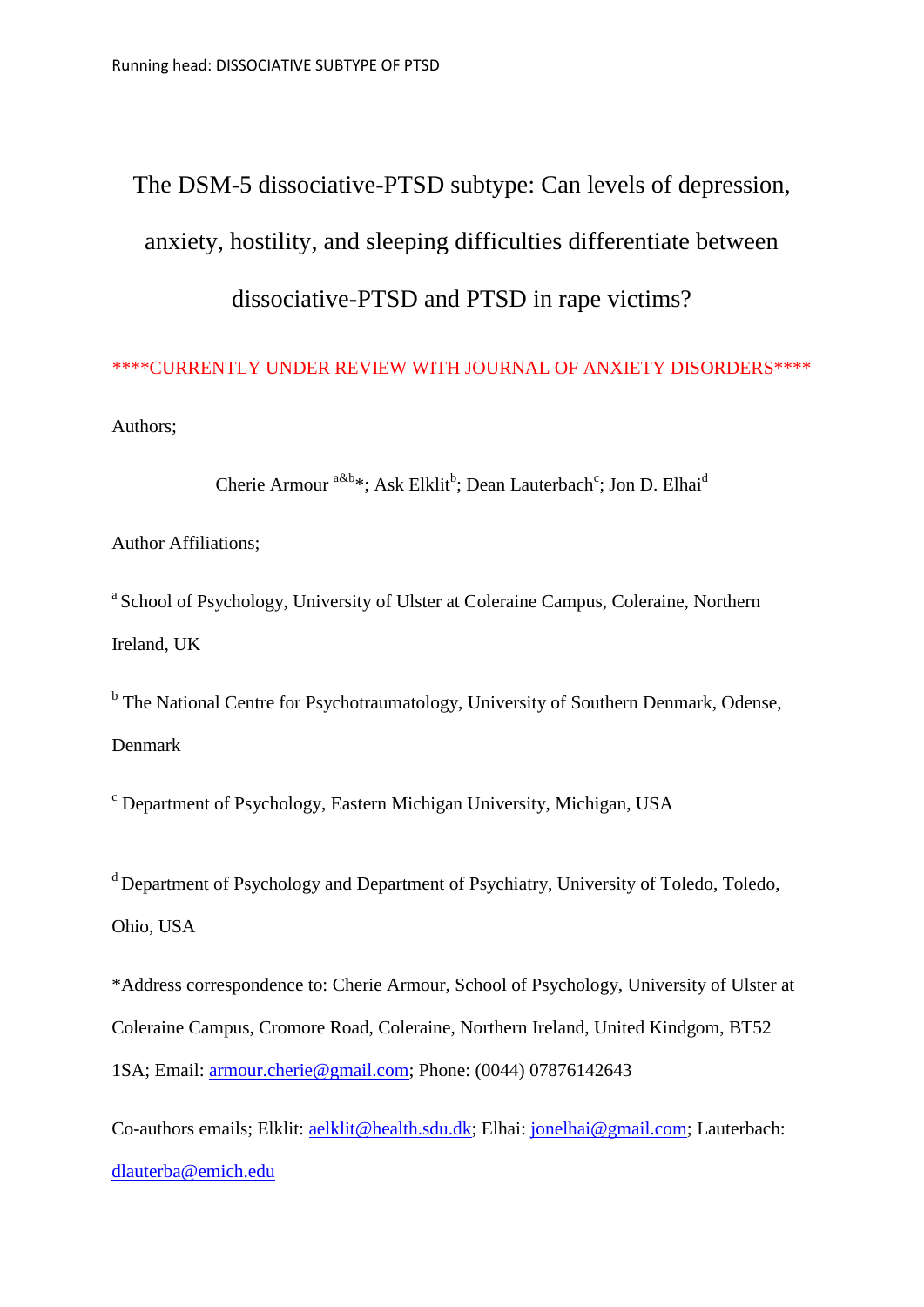#### **Abstract**

The DSM-5 currently includes a dissociative-PTSD subtype within its nomenclature. Several studies have confirmed the dissociative-PTSD subtype in both American Veteran and American civilian samples. Studies have begun to assess specific factors which differentiate between dissociative vs. non-dissociative PTSD. The current study takes a novel approach to investigating the presence of a dissociative-PTSD subtype in its use of European victims of sexual assault and rape  $(N = 351)$ . Utilizing Latent Profile Analyses, we hypothesised that a discrete group of individuals would represent a dissociative-PTSD subtype. We additionally hypothesised that levels of depression, anger, hostility, and sleeping difficulties would differentiate dissociative-PTSD from a similarly severe form of PTSD in the absence of dissociation. Results concluded that there were four discrete groups termed baseline, moderate PTSD, high PTSD, and dissociative-PTSD. The dissociative-PTSD group encompassed 13.1% of the sample and evidenced significantly higher mean scores on measures of depression, anxiety, hostility, and sleeping difficulties. Implications are discussed in relation to both treatment planning and the newly published DSM-5.

Keywords: PTSD; Dissociation; Dissociative PTSD; Rape; Latent Profile Analysis; LPA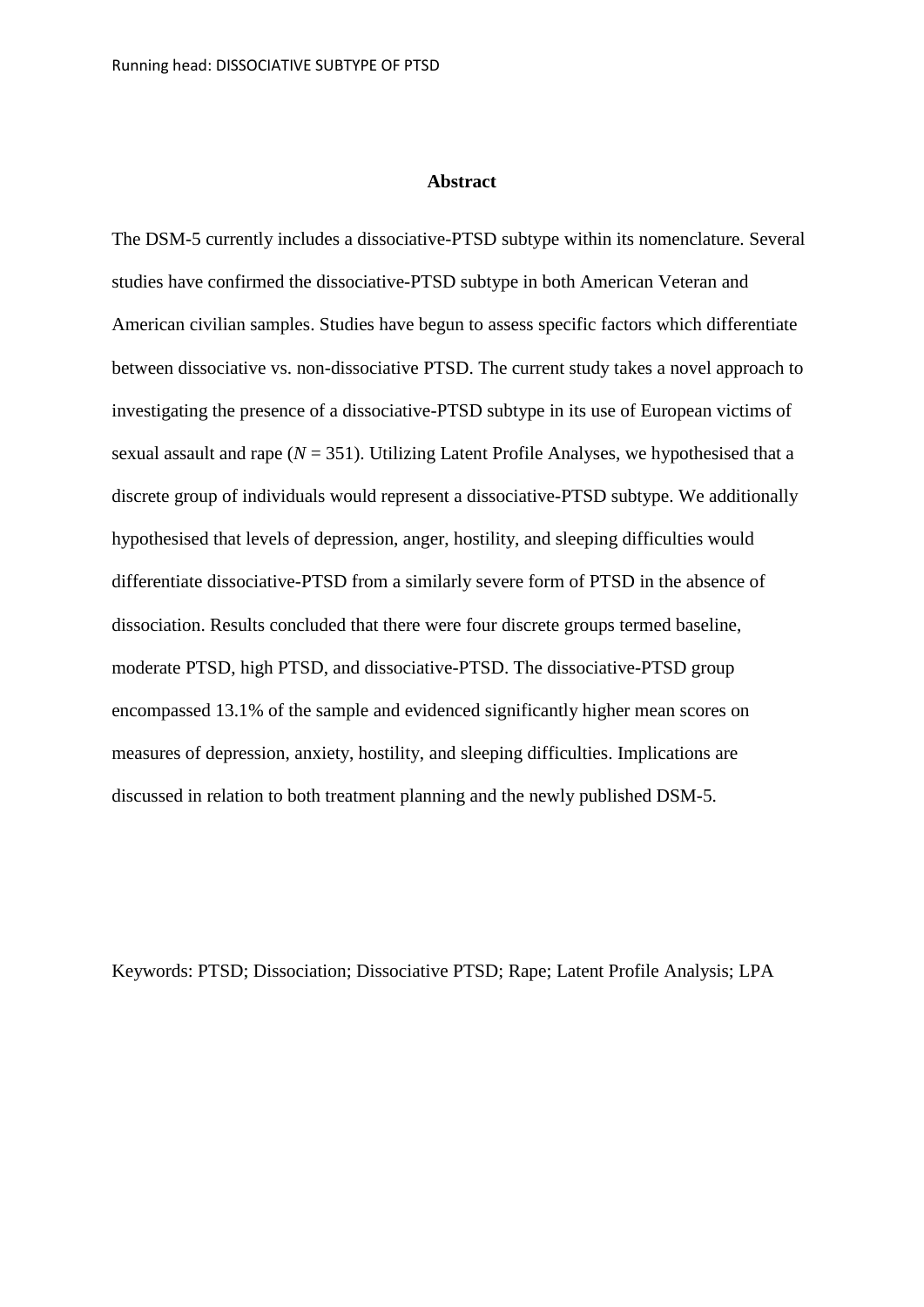#### **1. Introduction**

The fifth edition of the *Diagnostic and Statistical Manual of Mental Disorders* (DSM-5; American Psychiatric Association [APA], 2013) was published in May 2013. Posttraumatic Stress Disorder (PTSD) has undergone a number of revisions, including the revision and addition of individual symptoms, a reorganisation of symptom groupings, and changes to the definition of the traumatic event which precedes the diagnosis (Elhai et al., 2012). Arguably, one of the most notable revisions to PTSD's nosology is the inclusion of a diagnostic subtype. Indeed, a diagnostic subtype of PTSD has never before been included within the DSM, despite a plethora of research noting that PTSD is highly comorbid with, and has been shown to have shared etiological origins to, a number of other psychiatric diagnoses including dissociation (Van der Hart, Van Ochten, Van Son, Steele, & Lensvelt-Mulders, 2008). The current edition of the DSM; the DSM-5 includes a dissociative-PTSD subtype within its nosology.

Dissociation is currently defined as *"an experienced loss of information or control over mental processes that, under normal circumstances, are available to conscious awareness, self-attribution, or control, in relation to the individual's age and cognitive development"*(Cardena & Carlson, 2011, p. 251). The idea that dissociation has a traumagenic etiology has been studied since the early twentieth century (Janet, 1907). A plethora of studies have since found support for the development of dissociative symptomatology in the wake of traumatic experiences (Gershuny & Thayer, 1999). Notably, peri-traumatic dissociative experiences were formally included within the DSM-IV (APA, 1994) as part of the diagnostic criteria for Acute Stress Disorder (ASD), which was included within the nomenclature to account for the one month period between experiencing a trauma and receiving a formal diagnosis of PTSD. Thus ASD, and therefore dissociative experiences, are thought to account for early traumatic responding. Moreover, ASD is believed to be a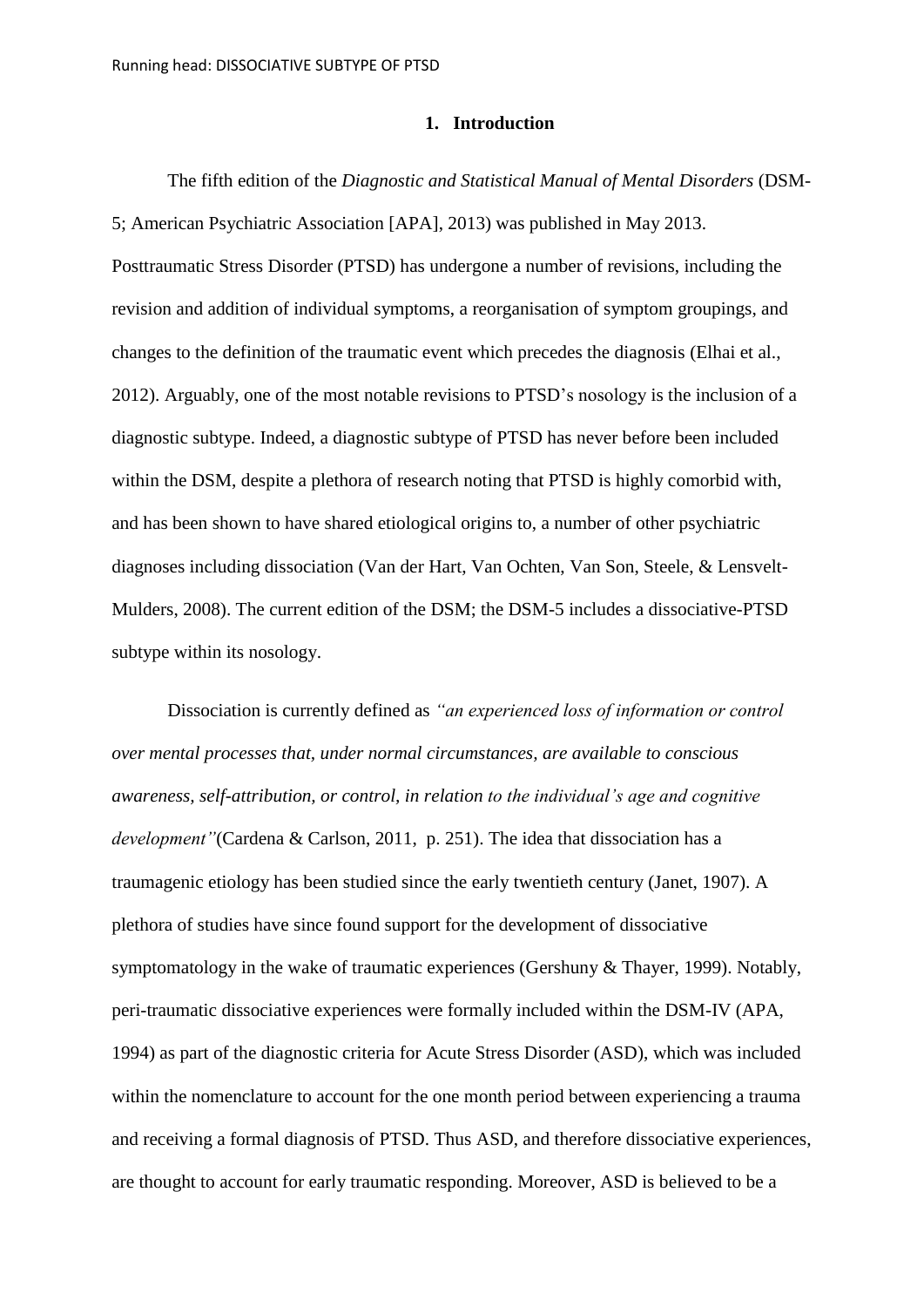reasonable predictor of future PTSD (Hansen, Armour, & Elklit, 2012). Furthermore, a metaanalytic study highlighted that peri-traumatic dissociation was the strongest predictor of PTSD from a number of alternative known risk factors (Ozer, Best, Lipsey & Weiss, 2003). Also notable, is that two PTSD symptoms specified in the DSM are considered dissociative: flashbacks and amnesia. However, given that peri-traumatic dissociation and persistent dissociation are phenomenologically distinct, occur at different times, and are weakly correlated (e.g., *r* = .25; Tichenor, Marmar, Weiss, Metzler & Ronfeldt, 1996) it is pertinent to note that the DSM-5 included dissociative experiences of persistent dissociation; those of depersonalization and derealisation; thus the feeling of being disconnected from one's own emotions and body, and the feeling that the physical and interpersonal environment is strange or unfamiliar, therefore unreal (Carlson, Dalenberg & McDade-Montez, 2012).

Despite certain commonalities between dissociative experiences and PTSD and a wealth of research supporting their association, the specific way in which the two forms of psychopathology co-occur is still contested within the literature. Indeed, a number of models attempting to explain the relationship between dissociation and PTSD have been proposed (see Dalenberg & Carlson, 2012 for a review). The comorbidity model, which *"posits that traumatic dissociation and PTSD are merely commonly co-occurring nosological entities sharing a necessary prerequisite broadly conceptualized as a traumatic event"* (Simeon, 2007, p. 77), has largely been refuted. Dalenberg and colleagues reported that empirical findings are simply not consistent with the core components of the model. On this basis, empirical support for the model is lacking (Dalenberg & Carlson, 2012). Models which are thought to accurately account for the relationship between dissociation and PTSD are subtype and component models. These models are similar in that both propose that dissociative experiences are a component of traumatic responding. Indeed, the component model proposes that dissociative experiences are associated with all components of PTSD (re-experiencing,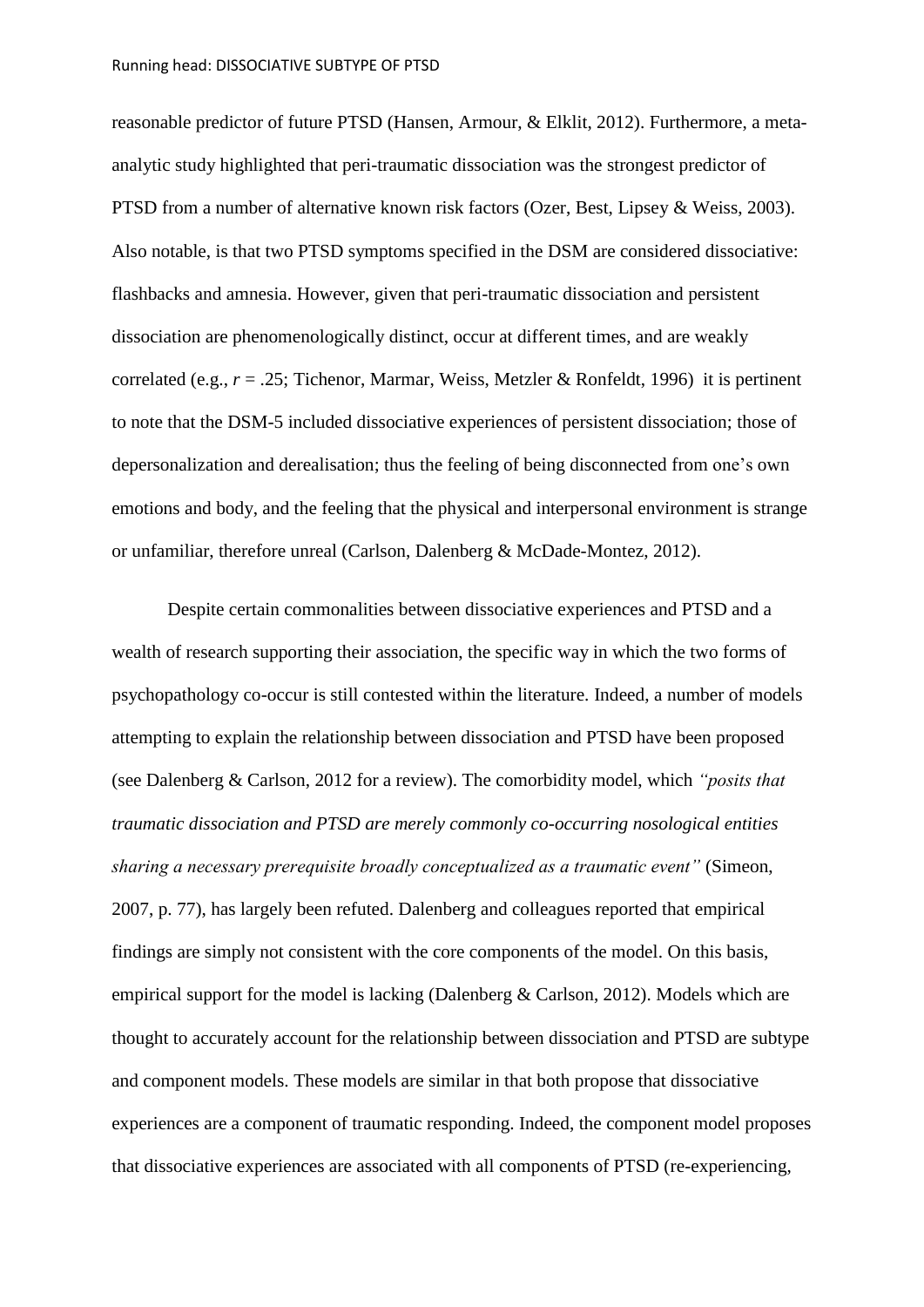avoidance/numbing, and arousal) and that both dissociative experiences and PTSD show a similar longitudinal course (i.e., both are increased immediately post-trauma but gradually decreases as the temporal proximity from trauma exposure decreases) (Dalenberg & Carlson, 2012). Unique to the subtype model is the notion that levels of dissociation have the power to change the phenomenology of PTSD. In other words, individuals with high dissociation would be expected to report varying symptom patterns and severity levels of PTSD symptomatology. In addition, dissociative-PTSD would be expected to differentially correlate with external social and clinical covariates (Dalenberg & Carlson, 2012).

Several early studies have investigated the relationship between dissociative experiences and PTSD using methods such as signal detection analysis, taxometric analysis, and the investigation of the distribution of scores; all of which have provided early support for the subtype model and thus the notion that only a subset of individuals with PTSD also report dissociative experiences (Ginzburg et al., 2006; Putnam et al., 1996; Waelde, Silvern & Fairbank, 2005). Waelde et al. (2005) additionally reported that the subset of Vietnam Veterans whom reported dissociative PTSD within their study was also the subset who reported the most severe levels of PTSD.

More recent studies have implemented the techniques of Latent Class Analyses (LCA) or Latent Profile Analysis (LPA) (Hagenaars & McCutcheon, 2002). Largely speaking these techniques are equivalent; however, the former is implemented with the use of categorical data whereas the latter is implemented with the use of continuous data. Both LCA and LPA uncover underlying latent classes (or groups) of individuals who respond in a similar manner to each other over a number of directly measured indicators. Simply put, LPA identifies various profiles based on qualitative (profile shape) and quantitative differences (symptom levels) in participant responding. Therefore, LCA and LPA have the ability to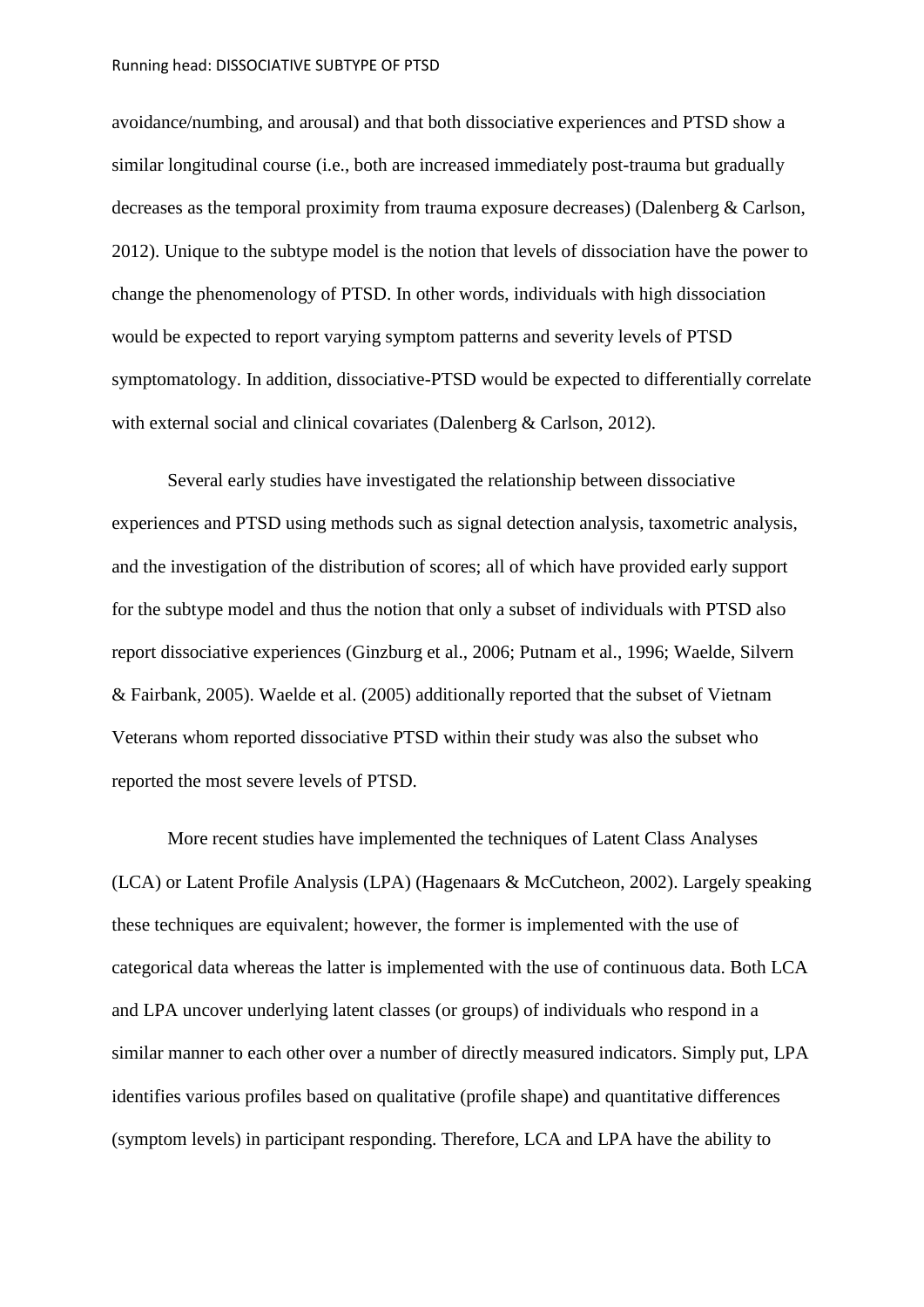assess typological hypotheses and thus are ideally suited to researchers wishing to assess for a dissociative-PTSD subtype.

A seminal study was conducted by Wolf and colleagues (Wolf, Miller et al., 2012) using a sample of 492 veterans and their spouses. Participants were assessed for PTSD and dissociation via the Clinician Administered PTSD scale (CAPS; Blake et al., 1995). The LPA identified three underlying latent classes of participants: a small but distinct dissociative group, a high PTSD severity group, and a low PTSD severity group. As hypothesized the dissociative-PTSD group comprised only a subset (6%) of the sample. In replication work, Wolf and colleagues (Wolf, Lunney et al., 2012) again conducted a LPA, this time on two different samples: 360 male veterans, assessed via the CAPS, and 284 female veterans, assessed via the Trauma Symptom Inventory. Three underlying latent classes were confirmed as optimal in both samples with a dissociative-PTSD subtype encompassing 15% of the all male sample and 30% of the all female sample.

Steuwe and colleauges (Steuwe, Lanius & Frewen, 2012) implemented LPA using data from a civilian trauma sample (*N*=134), who had predominatedly experienced sexual abuse, and who were assessed via the CAPS. In doing so, they revealed three latent classes, one of which was representative of a dissociative subtype and encompassed 25% of the sample. Slight methodological differences were apparent in Steuwe et al.'s study compared to those conducted by Wolf and colleagues (Wolf, Miller et al., 2012; Wolf, Lunney et al., 2012). For example, Steuwe et al. deliberatedly excluded the dissociative item of reduced awareness and thus based the analysis on only depersonalization and derealization items.

Additional support for the dissociative-PTSD subtype was reported by Armour and colleagues (Armour, Karstoft & Richardson, in press), again using data gathered via the CAPS. Similar to Wolf and colleagues (Wolf, Miller et al., 2012; Wolf, Lunney et al., 2012),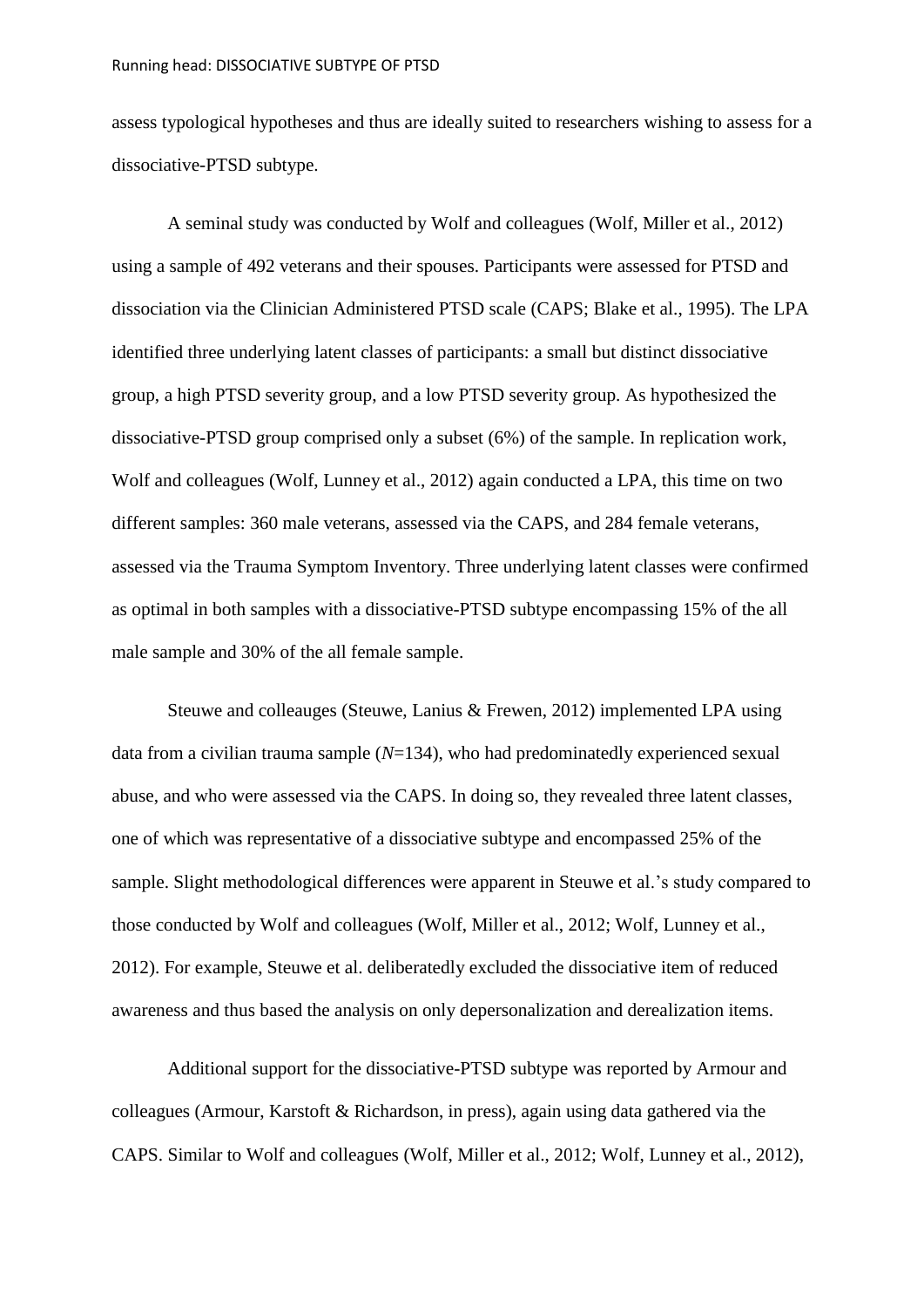the LPA was conducted on a sample of veterans  $(N = 432)$ ; however on this occasion the veterans were Canadian rather than America. The LPA was conducted using the dissociative items of gaps in awareness, deprsonalization, and derealization. Notably, the LPA concluded that five, rather than three, underlying latent classes best represented the data. The dissociative subtype encompassed 13.7% of the sample. The authors highlighted that, irrespective of differences in the number of latent classes, the dissociative-PTSD subtype was strickingly similar to the dissociative-PTSD subtype found in earlier studies. Similar, in that it encompassed only a subset of individuals who reported a high level of PTSD symptoms and a high level dissociative experiences; in particular derealization and depersonalization, compared to alternative classes.

As aforementioned, the subtype model proposes that dissociative-PTSD would be expected to differentially correlate with external social and clinical covariates. LCA and LPA allow researchers to test hypotheses in relation to this as the latent classes can be used as the independent variable in a variety of statistical techniques. Wolf and colleagues assessed associations between their three classes and a number of demographic and trauma covariates. In comparing the dissociative-PTSD group to a group high on PTSD alone, they concluded that those in the dissociative group reported more childhood and adulthood experiences of sexual abuse (Wolf et al., 2012). In their replication study, Wolf and colleagues reported that they were unable to find any statistically significant differences in relation to demographics, trauma exposure, and Personality Disorders in the all male sample but that differences existed between the dissociative-PTSD and the PTSD alone group in the all female sample, with the dissociative- group reporting a higher rate of co-morbid PD, and a higher likelihood of selfidentifying their race as a racial minority. Notably, there were no differences related to level of exposure to sexual trauma (Wolf et al., 2012).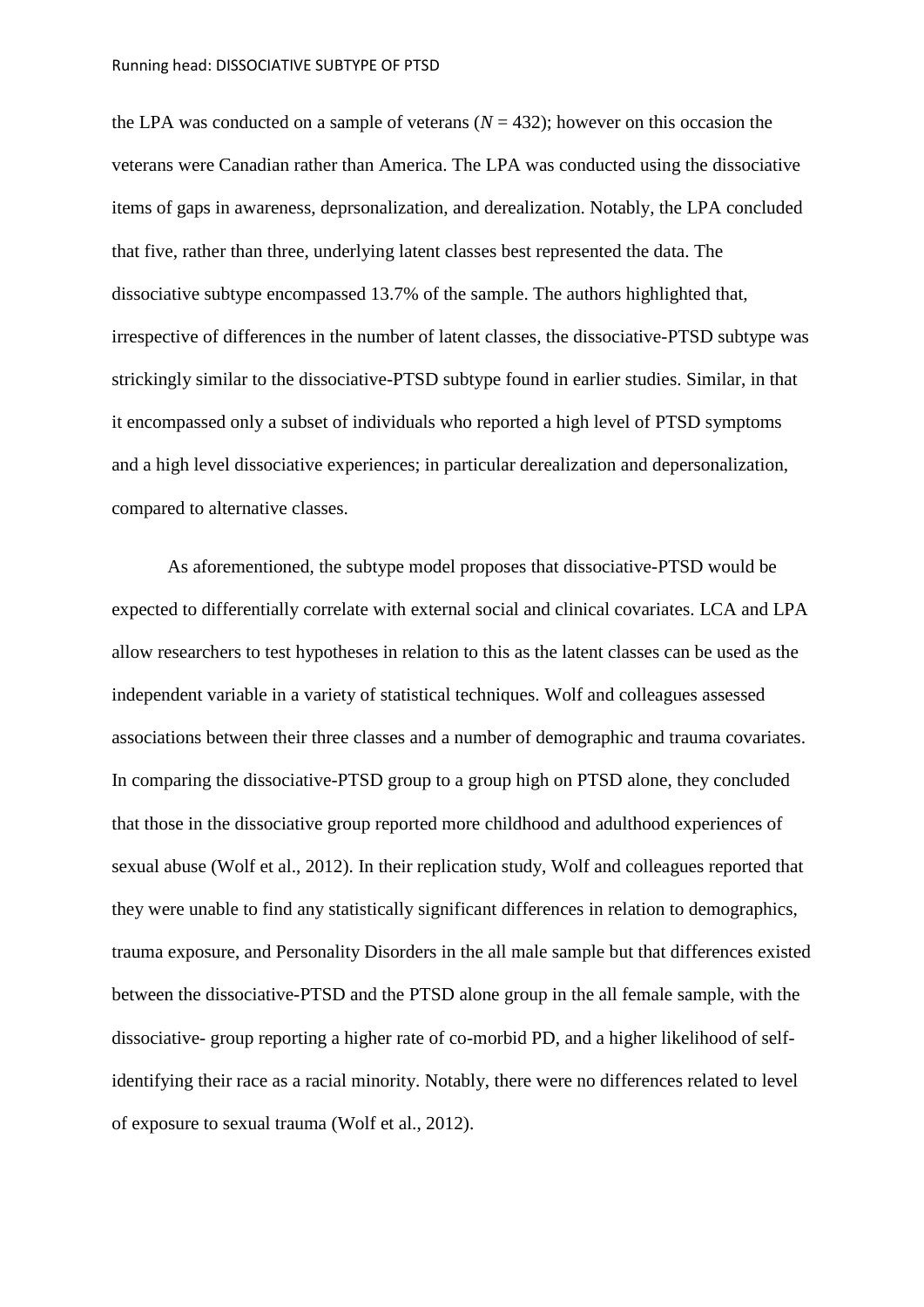Steuwe and colleagues (Steuwe et al., 2012) reported that individuals in their dissociative-PTSD group reported higher scores related to physical and sexual abuse, a greater number of current diagnoses, and greater comorbidity with major depression and specific phobia, compared to the high PTSD only group. Armour et al. (in press) reported that veterans were almost three times more likely (OR =  $2.733$ ; CI =  $1.253 - 5.967$ ) to be categorized into the dissociative-PTSD group compared to the PTSD only group if they reported prior experiences of sexual assault (i.e., attempt to rape, made to perform any type of sexual act through force or threat of harm). No significant differences were found between the dissociative-PTSD group and the PTSD only group on a wide range of alternative traumas and a number of clinical covariates.

Previous research therefore suggests that traumas of a sexual nature may play a central role in the development of the dissociative subtype compared to a more 'pure' form of PTSD (i.e., in the absence of dissociative experiences) (Armour et al., in press; Ginzburg et al., 2006; Wolf et al., 2012). Conceptually this may make sense, given that traumatic experiences such as rape and sexual assault, which compromise the bodily integrity of the victim by an attacker, are regarded as significant risk factors for the development of pathological dissociation (Van Ommeren et al., 2001). If this is indeed the case, then a dissociative -PTSD subtype should be particularly evident in a sample of rape victims.

As noted above evidence in favor of the subtype model relating PTSD and dissociation is growing, however less is currently known in relation to factors which may predict the development of dissociative-PTSD rather than a more 'pure' form of PTSD. In summary, prior studies have assessed the role of a number of demographics, prior trauma experiences, clinical covariates (e.g., depression and anxiety), a greater number of current diagnoses, a greater comorbidity with major depression and specific phobia, and the presence of personality disorders (Armour et al., in press; Wolf, Miller et al., 2012; Wolf, Lunney et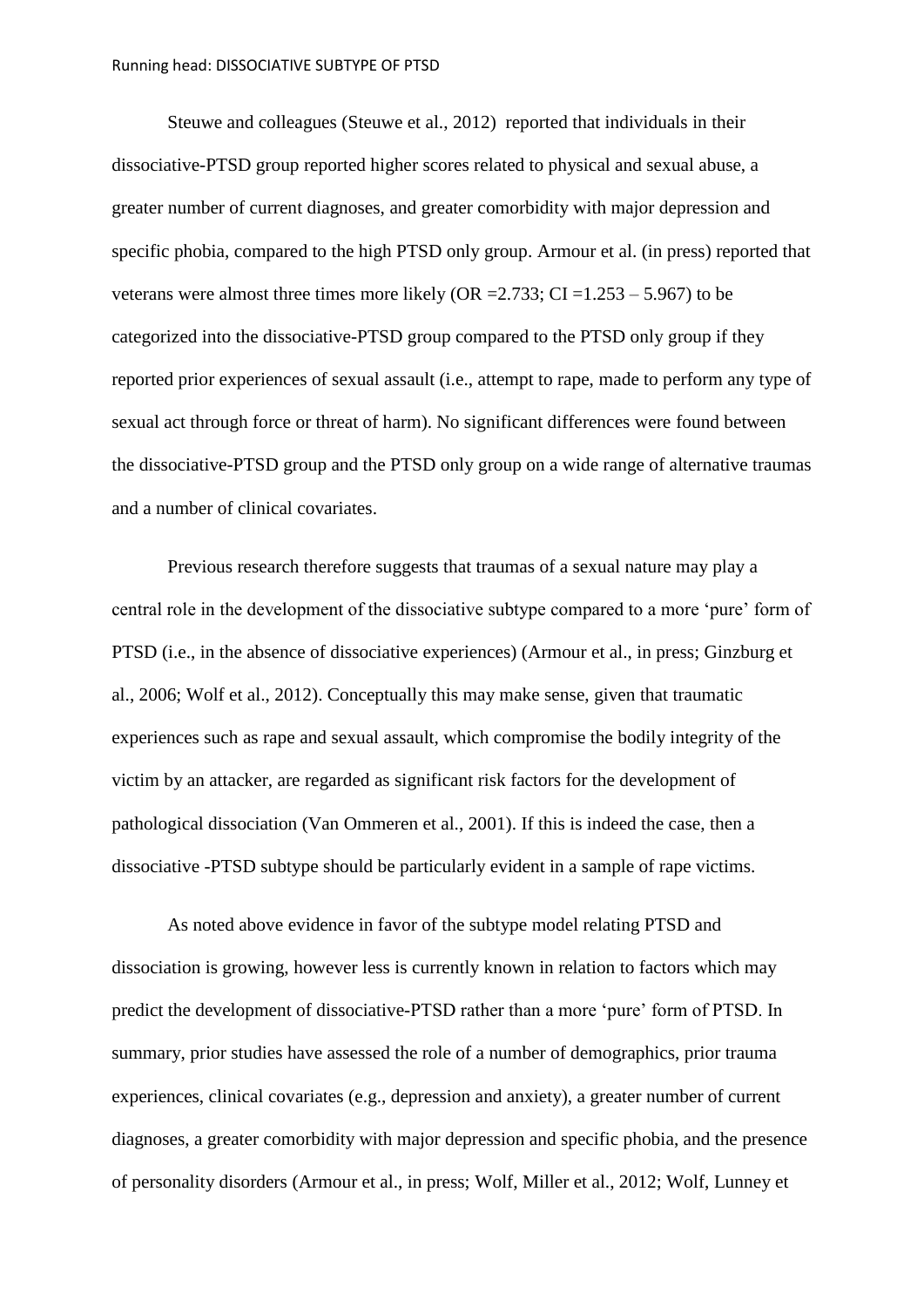al., 2012). Studies have yet to assess whether differences exist between a dissociative-PTSD group and a PTSD only group in relation to scores on measures of hostility and sleeping difficulties, which are part of the PTSD construct. These covariates may be pertinent given previously reported associations between PTSD and sleep, (Mellman, David, Kulickbell, Hebding & Nolan, 1995; Singareddy & Balon, 2002) dissociation and sleep (cf. van der Kloet, Merckelbach, Giesbrecht & Lynn, 2012; van der Kloet, Giesbrecht, Lynn, Merckelbach & de Zutter, 2012), and hostility and anger with PTSD (cf. (Orth & Wieland, 2006) and dissociation (Evren et al., 2013). Ultimately, suggesting the inter-relatedness of PTSD, dissociation, hostility, and sleeping difficulties.

#### **Aims and Hypotheses**

The aims of this study were two-fold; first we aimed to test if there was a homogeneous group of individuals who could be described in terms of a dissociative-PTSD subtype. In doing so we utilized LPA on 16 PTSD indicators from the Harvard Trauma Questionnaire (HTQ; Mollica et al., 1992) and three dissociative indicators from the Trauma Symptom Checklist (TSC; Briere & Runtz, 1989) to objectively identify classes based on patterns of symptom endorsement across participants. Based on previous findings (Armour et al., in press; Steuwe et al., 2012; Wolf, Miller et al., 2012; Wolf, Lunney et al., 2012) we hypothesised that between three to five discrete groups would be uncovered; one of which would be characterised by the most severe levels of PTSD and dissociative symptomatology. Although we are cautious when hypothesising the expected prevalence of individuals in the dissociative-PTSD subgroup we did expect that it would be larger than that of previous reports given the noted associations between the dissociative-PTSD subtype and sexual traumas and given that the current sample encompasses victims of sexual assault and rape. The second aim of the study was to assess mean differences in covariate scores between the dissociative-PTSD class (should such a class have been uncovered) compared to alternative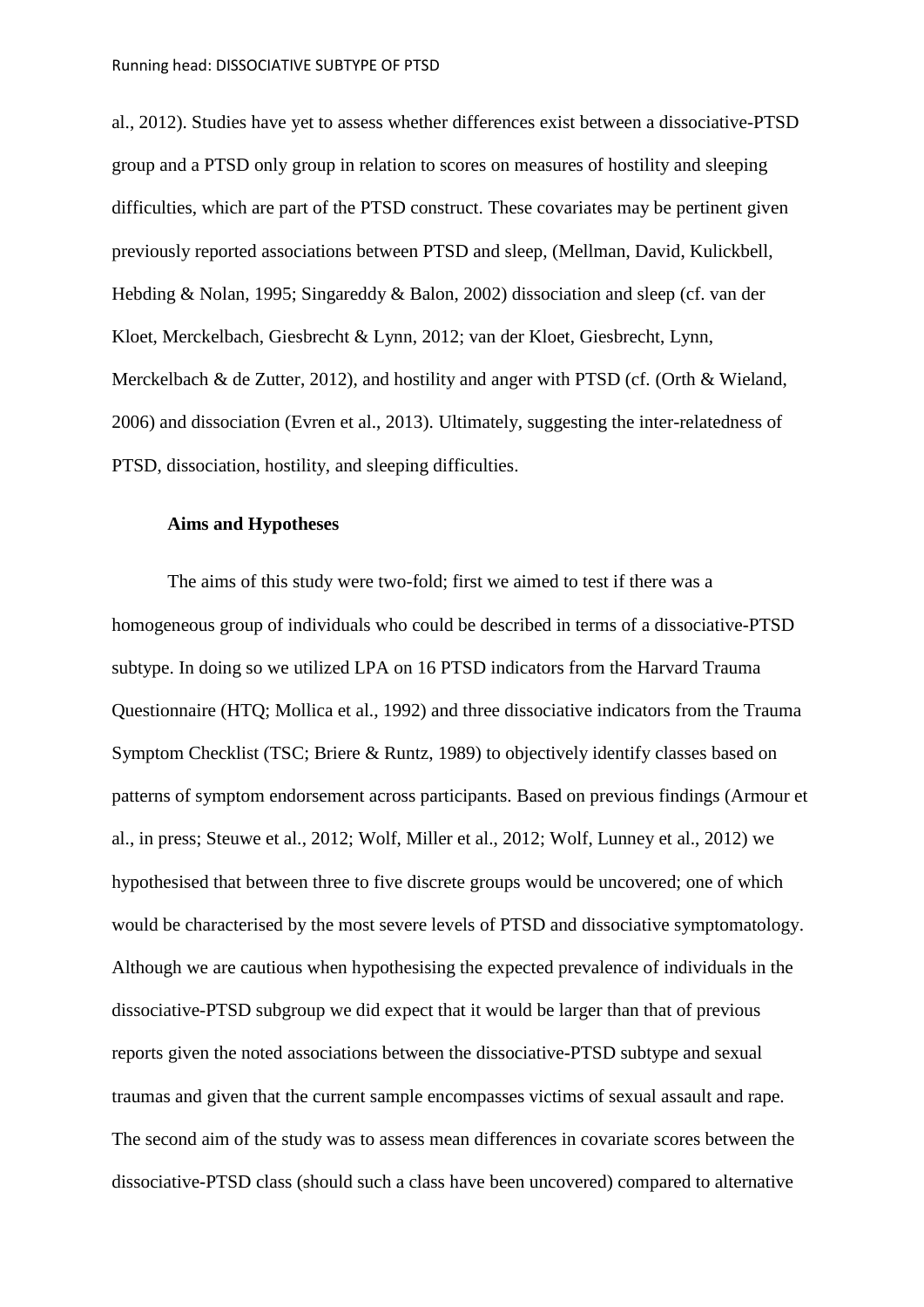classes. The covariates of interest were anxiety, depression, hostility, and sleeping difficulties. Based on prior research we hypothesized that the dissociative-PTSD group would evidence higher mean scores in relation to depression and anxiety (Steuwe et al., 2012). Likewise, we tentatively hypothesized that the dissociative-PTSD group would evidence higher mean scores in relation to levels of hostility and sleeping difficulties. This hypothesis was based on previously noted associations between these covariates (cf., Evren et al., 2013; Mellman et al., 1995; Orth & Wieland, 2006; van der Kloet et al., 2012) with PTSD and dissociation separately.

#### **2.Methods**

#### **2.1. Participants**

Participants were rape and sexual assault victims who had been in contact with a centre for rape victims (CRV) at the University Hospital of Aarhus, Denmark (Bramsen, Elklit & Nielsen, 2009). All participants were initially assessed in relation to demographics and details of the assault were recorded on their first contact with the centre. Their early trauma related emotional responses were assessed between a few days to one week after their first contact with the CRV. Each participant was offered psychological counselling when in contact with the CRV. Participants were followed up at three months and completed a series of psychological measures. The current study focused on those who had been administered the Harvard Trauma Questionnaire and the Trauma Symptom Checklist (*N* = 351). However, 13 individuals were excluded as they were missing more than 3 HTQ items. Furthermore, as the current study chose to focus on females only, given the low rate of males within the sample, this resulted in the exclusion of an additional 25 individuals; 9 males and 16 individuals who failed to report their gender, leaving an effective sample size of 313 individuals.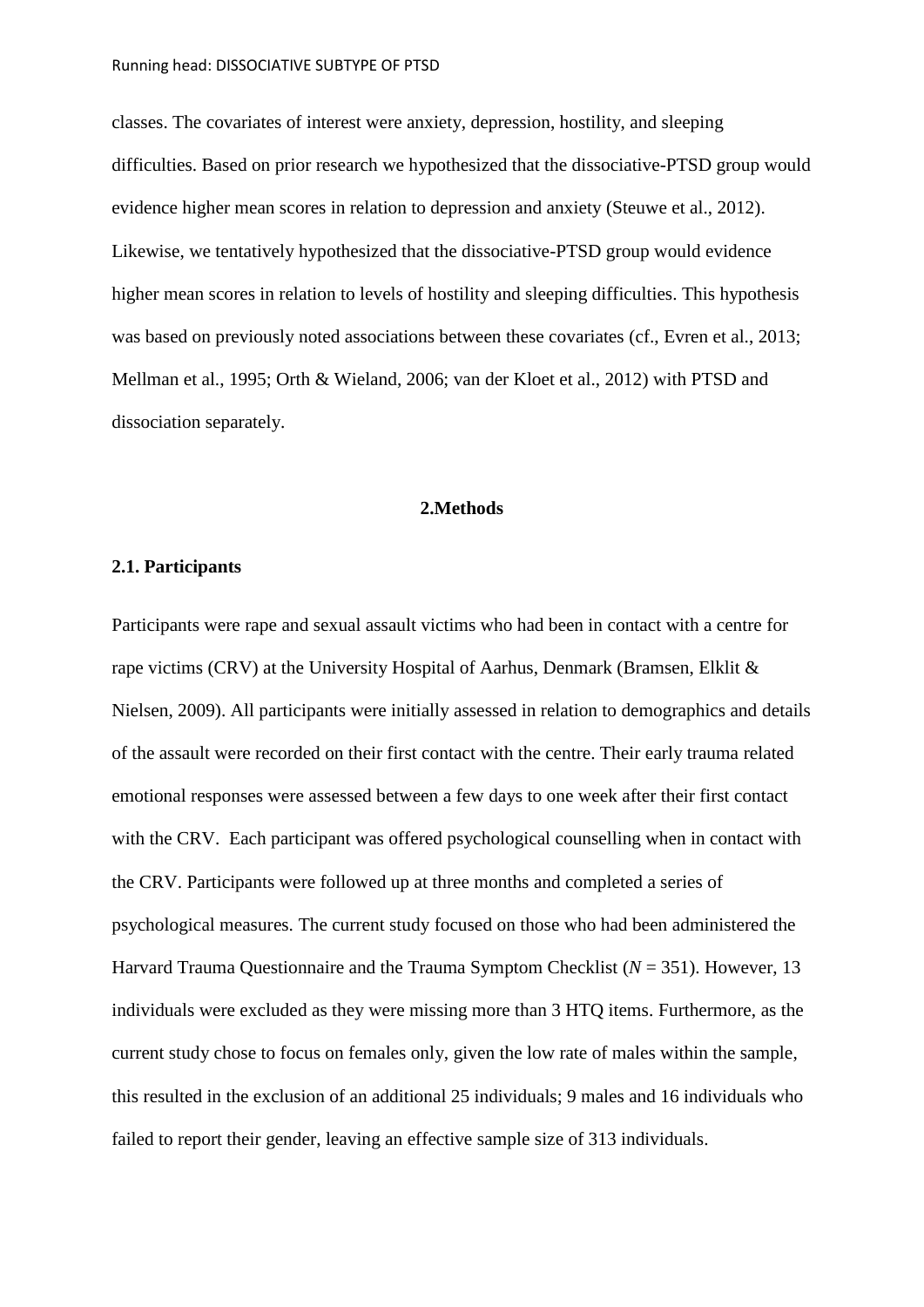#### **2.2 Measures**

#### *2.2.1. The Harvard Trauma Questionnaire* (HTQ; Mollica et al., 1992)

The HTQ measures the presence and severity of PTSD based on a total of 30 items. Items are scored on a four point likert scale ranging from 1 = *not at all* to 4 = *all the time*. An individual's level of posttraumatic stress is indicated by summing the 30 individual items. The first sixteen items presented in the measure correspond to the 17 PTSD items as currently laid out in the DSM-IV-TR (APA, 2000). One question queries both physiological and psychological reactivity thus covers the DSM-IV-TR's B4 and B5 items. The scale has been previously reported as having good reliability and validity (Armour, Shevlin, Elklit & Mroczek, 2012; Mollica et al., 1992). The reliability estimate of the scale, based on Cronbach's alpha, in the current study is .90.

#### 2.2.2. The Trauma Symptom Checklist (TSC-33: Briere & Runtz, 1989)

The TSC-33 is a measure of psychological responses to wide array of traumatic experiences (Briere & Runtz, 1989). Items are scored on a four point likert scale ranging from 1 = *not at all* to 4 = *all the time*. Symptoms can be combined to indicate symptom groups indicating depression, anxiety, dissociation, sleeping problems, suspicion of sexual abuse, somatization, interpersonal sensitivity, and hostility. In the current study, the reliability estimate of the scale based on Cronbach´s alpha is .95. The current study focused on the subscales of depression (.85), anxiety (.83), hostility (.74), and sleeping difficulties (.86) alpha estimates in parenthesis. The subscales and total scores gained from the TSC-33 have been previously reported as being internally consistent, with good discriminant validity (Briere & Runtz, 1989). We also used three dissociative items from the dissociation subscale of the TSC to investigate the presence of a dissociative PTSD subtype. These items were 1. Loosing concentration / becoming absorbed; 2. Feelings of unrealness; and 3. Out of body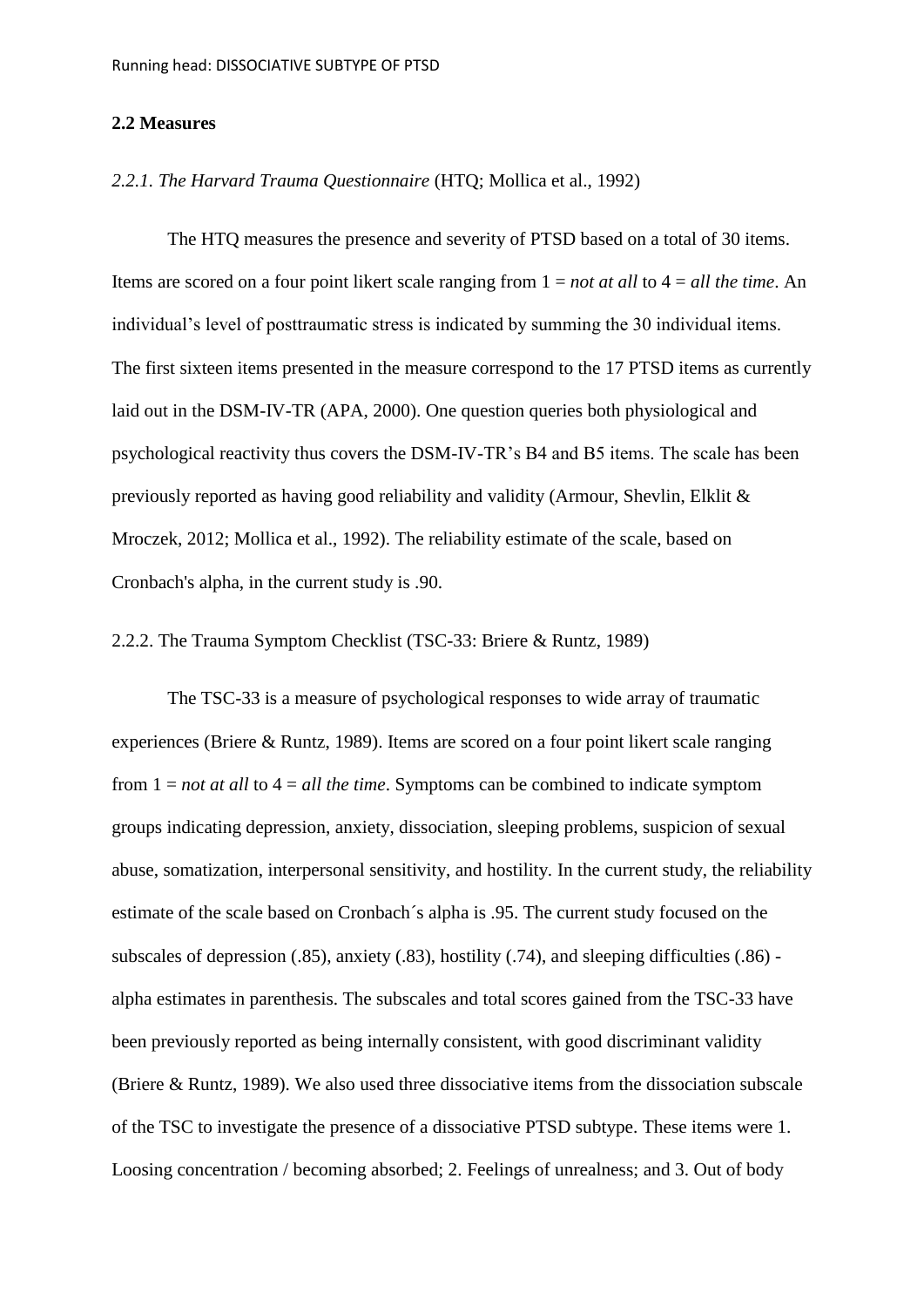experiences. The reliability alpha for the dissociation subscale of the TSC in the current study was .82.

#### **2.3. Analytic Plan**

Descriptive statistics were explored using SPSS version 20. *Latent Profile Analysis* (LPA) was conducted using Mplus 6.12 software (Muthen & Muthen, 1998-2012). LPA is an iterative exploratory statistical technique which allows for the identification of underlying latent subgroups within an overarching sample. The technique is exploratory as the number of underlying latent subgroups is not known apriori. We estimated models ranging from 2 and 6 latent classes using the default maximum likelihood with robust standard errors (MLR) estimator. Classification of individuals via LPA is based on individual mean scores (not posterior probabilities as in LCA) which indicate each individual cases membership in each class. Latent class models were compared across a number of fit statistics; The Aikake Information Criteria (AIC; Akaike, 1987), the Bayesian Information Criteria (BIC; Schwartz, 1978), the sample size adjusted Bayesian Information Criteria (ssBIC; Sclove, 1987) and the bootstrapped likelihood ratio test (BSLRT). Lower values on the AIC, BIC and ssBIC are indicative of better fit (Nylund, Nishina, Bellmore & Graham, 2007; Nylund, Asparoutiov & Muthen, 2007; Yang, 2006). Nylund et al. (2007) reported that the most reliable indicator of fit is the BIC; thus we focused our comparisons on this particular indicator. The BSLRT assesses whether a latent model with one additional class is superior to a latent model with one less class. Indeed, a non-significant BSLRT value  $(p < .05)$  indicates that the latent model with one less class is the preferred option. We also consulted the Entropy (Ramaswamy, Desarbo, Reibstein & Robinson, 1993) value as an indicator of classification quality within each individual model. Superior classification is indicated by values which approach 1 (Celeux & Soromenho, 1996).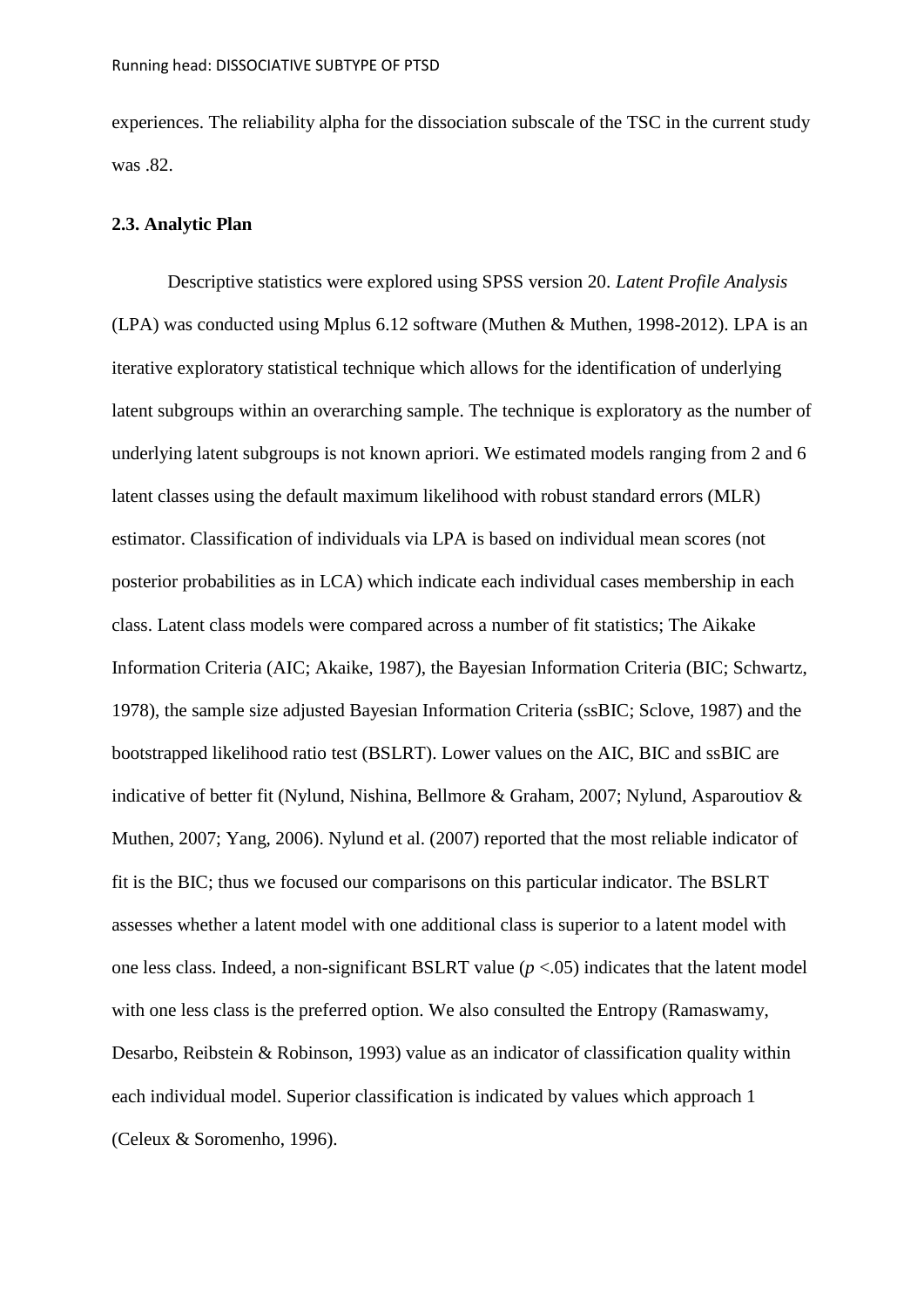After estimating the latent class distributions we assessed their relationship to covariates using pseudo-class draws. In other words, we did not implement a single step regression procedure whereby covariates were allowed to influence the latent class distributions. This decision was based on the fact that the formation of latent classes may be dependent on the specific covariates which are included within the model (Nylund et al., 2007). In using pseudo class draws we used the class variable as the independent variable in a one way between groups analyses of variance (ANOVA), in SPSS version 20, to determine if significant differences existed between classes in mean scores across the key external variables of depression, anxiety, hostility, and sleeping difficulties.

#### **3. Results**

#### *3.1. Effective sample characteristics*

The current sample  $(N = 313)$  was exclusively female. The mean age of participants was  $22.38$  (*SD* = 9.42). Over half of the effective sample were students (64.5%), 18.6% were working, 7.2% were unemployed, 5.4% were on sick leave / attending rehabilitation, and 4.3% were pensioned / retired. The majority of attacks were carried out by one offender (93.4%) however 6.6% of victims were attacked by 2 or more offenders. Most victims knew their attackers; 62.2% identified their attackers as a friend or acquaintance, 8.5% identified their attackers as an ex romantic partner or spouse, 4.6% identified their attackers as a current partner, and 2.6% identified their attackers as a family member. Stranger attacks were reported by 20.2% of victims whereas 2.0% of victims reported that they were unable to identify their attacker. When categorised into known vs. unknown offenders, 77.9% of victims knew their attackers whereas 22.1% did not. A proportion of victims reported the use of alcohol or drugs when the event occurred; 44.7% reported being under the influence of alcohol, 0.3% reported being under the influence of drugs, and 4.5% reported being under the influence of both alcohol and drugs. Furthermore, 56.9% reported that they felt helpless and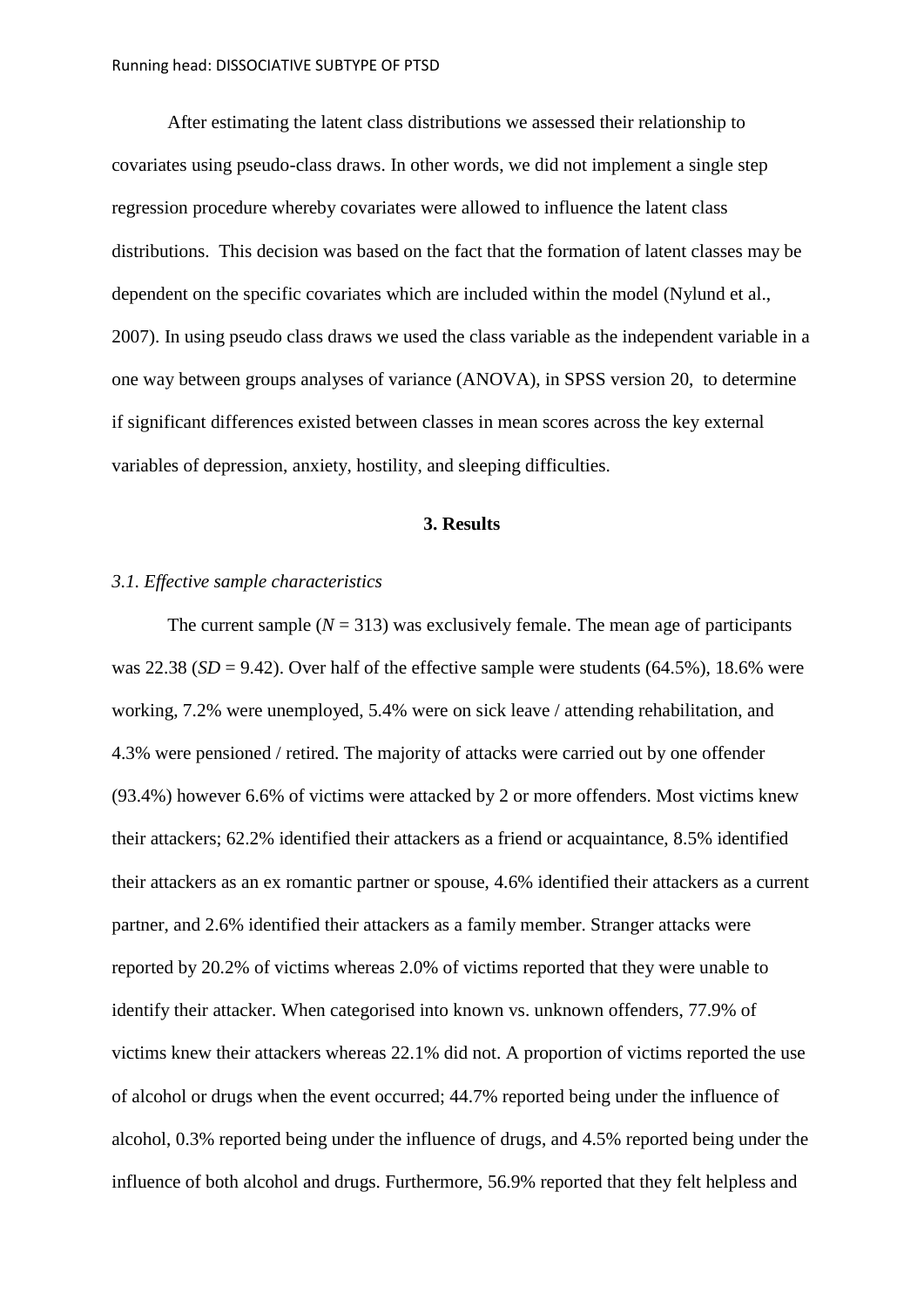without power during the event, whereas 19.5% reported that they believed they were going to die.

#### *3.2. Latent Profile Analyses: Enumeration of classes*

The LPA was performed on the 16 HTQ items, corresponding to the 17 PTSD symptoms as specified in the DSM-IV-TR (APA, 2000), in addition to three dissociative items of 'loosing concentration / becoming absorbed', 'feelings of unrealness', and 'out of body experiences' from the dissociative subscale of the TSC. All latent class models of 2-6 latent classes successfully converged. Fit indices across all models are presented in Table 1. The BIC value, which has been shown to be the best indicator of model fit (Li & Nyholt, 2001; Nylund et al., 2007; Rafferty, 1995), was lowest for the four class model. However, as we were cautious of the over-reliance on a single fit index to select the optimal model we explored the other model solutions more closely. Indeed, the 5c and 6c models both resulted in lower AIC and ssBIC values, however both also included classes comprised of a very small percentage of the overall sample. For example, the 5c model included a class of 8.6% of the sample and the 6c model included a class of only 6.2% of the sample. Small classes such as these may indicate the over-extraction of classes. More importantly however, on examining the profile plots it was clear that the additional class in the 5c and then 6c model was basically identical to that of an existing class with only slight quantitative differences. Furthermore, as outlined in Masyn (2013) we assessed the resultant latent classes of each of the models to ascertain which solution better helped us understand the phenomenon of interest, this was indeed the 4c model (see Fig. 1). Also following Masyn (2013), in selecting the 4c model as optimal over the 5c and the 6c models we did so by looking at the simplicity and clarity of each of the models. We felt that by selecting the 4c model we selected the most parsimonious option without losing any information. Notably, the Entropy value was highest for the 2c model and lowest for the 4c model. However, as Entropy is a measure of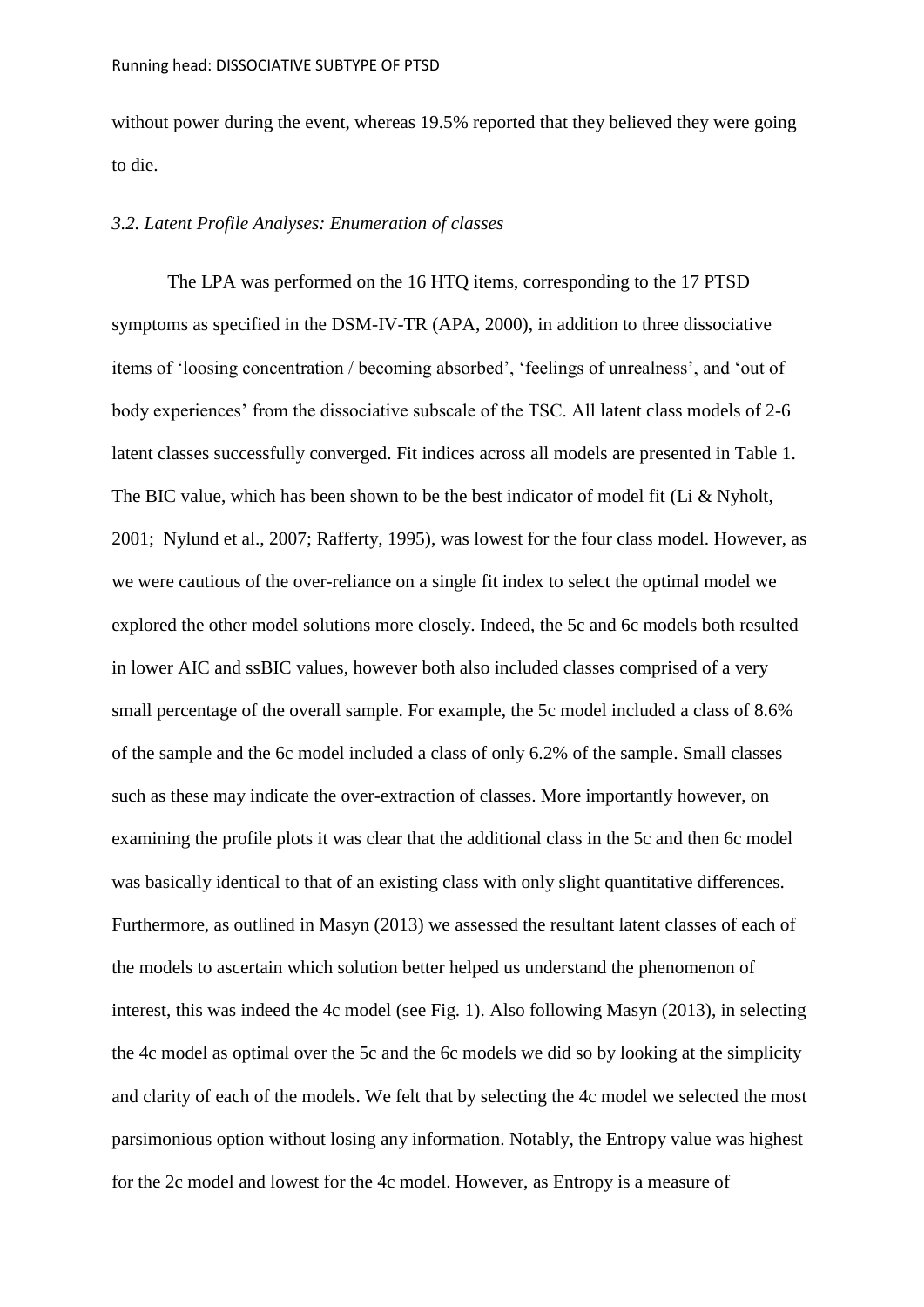classification and not fit we did not use this for model selection, particularly given that all Entropy values exceeded .9 and models which approximate 1 are said to have clear classification. Therefore, based on fit statistics, clarity of meaning, parsimony, and visual inspections of profile plots, as suggested my Masyn (2013), the latent class model consisting of four classes was deemed optimal (see Table 1). The resultant profile plot can be seen in Figure 1. Table 2 presents the mean scores of items across each of the latent classes and the calculated difference between items for the dissociative-PTSD class and the High PTSD class when the difference exceeded 0.5. Good discrimination between classes was revealed with the average latent class probabilities for most likely latent class membership being high (dissociative-PTSD class = .96; high PTSD = .92; moderate PTSD = .97; baseline = .94).

\*\*\*\*Insert Table, 1, Figure 1 and Table 2 approx. here please\*\*\*\*

#### *3.3. ANOVA: Mean differences between groups across several covariates*

ANOVA was implemented to assess mean differences in scores across a number of variables as a function of latent class membership. The ANOVA was implemented using the four separate latent classes. The overall F test for each of the covariates was significant (overall *F* [3, 312] = 147.98 {anxiety}, 212.51{depression}, 84.59{hostility}, and 83.46  $\{\text{sleeping difficulties}\}\$ ,  $P < .001$   $\{\text{for all covariates}\}\$ . Pairwise comparisons using Tukeys HSD revealed that all comparisons between all classes on scores related to anxiety, depression, hostility, and sleeping difficulties were significant. However, we were particularly interested in the mean differences in scores between the dissociative-PTSD and PTSD only classes. Indeed, pairwise comparisons revealed significant differences between the dissociative-PTSD group and the PTSD only group in relation to the TSC subscale scores of anxiety ( $M = 21.51$ ;  $SD = 4.68$  vs.  $M = 17.10$ ;  $SD = 3.85$ ), depression ( $M = 29.63$ ;  $SD = 5$ . 12 vs. *M* = 24.61; *SD* = 4.06), hostility (*M* = 10.56; *SD* = 2.92 vs. *M* = 8.72; *SD* = 2.35), and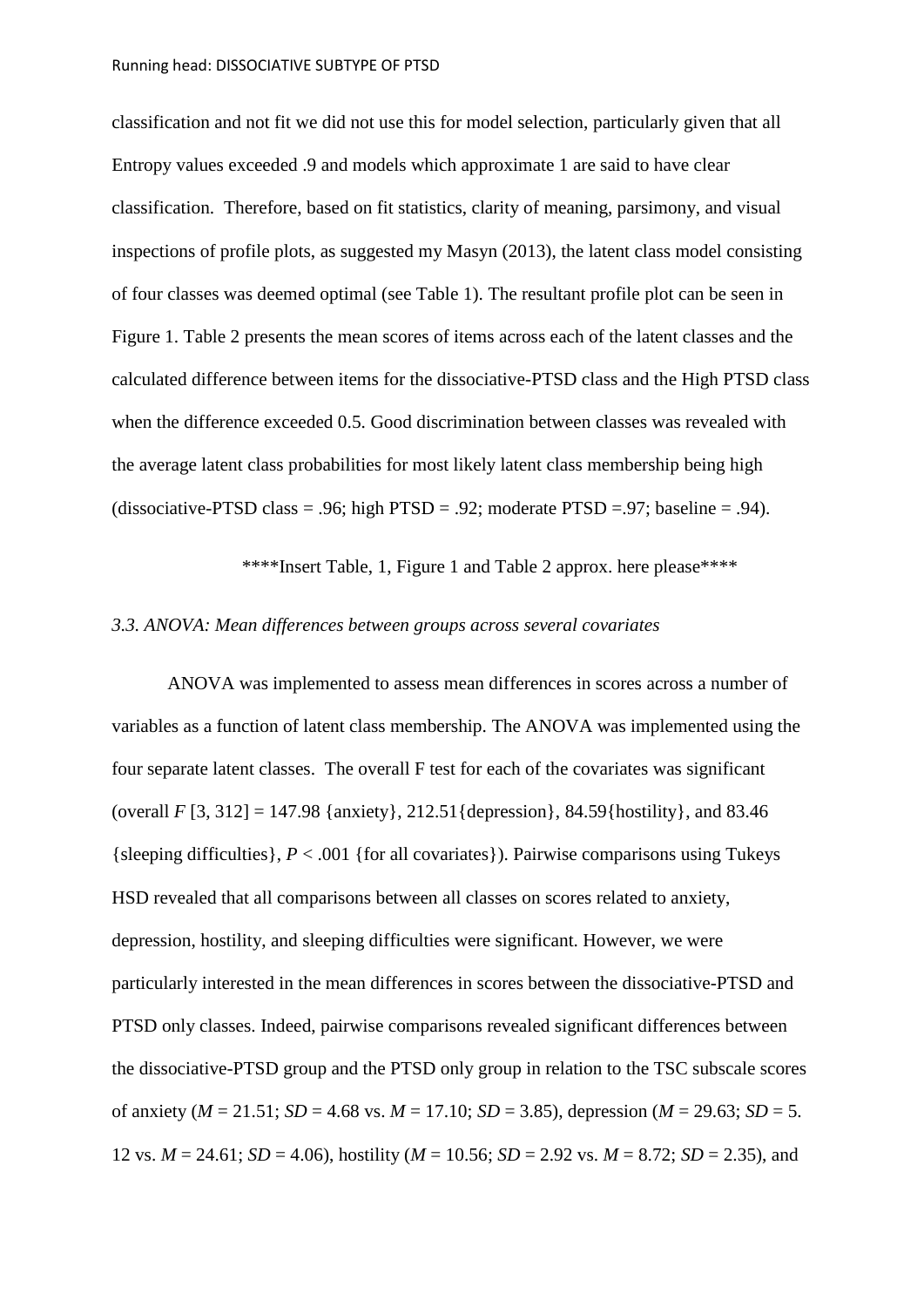sleeping difficulties ( $M = 12.39$ ;  $SD = 3.18$  vs.  $M = 9.63$ ;  $SD = 3.09$ ) respectively, (for all comparisons,  $p < .001$ ).

#### **4. Discussion**

The current study extends an emerging literature assessing typological hypotheses in relation to a dissociative-PTSD subtype. This investigation is timely given the recent publication of the DSM-5 (published in May 2013) and the inclusion of a dissociative-PTSD diagnostic subtype within its nosology. To our knowledge, this current investigation is the first to be conducted on a European sample, the first to base the investigation on non-military adult rape and sexual assault victims, and the first to assess a dissociative-PTSD subtype using the HTQ to measure PTSD and the TSC to measure dissociation. Furthermore, the current study extends previous work by assessing if a dissociative-PTSD subtype can be differentiated from a PTSD only group based on mean differences in depression, anxiety, hostility, and sleeping difficulties. Again this study is novel in its assessment of hostility and sleeping difficulties in relation to a dissociative-PTSD subtype.

The results of the LPA yielded further evidence in support of a dissociative-PTSD subtype. Indeed, we found four discrete classes based on participant's responding across 16 items measuring PTSD and three items measuring dissociation. Classes were termed baseline, moderate PTSD, high PTSD, and dissociative-PTSD. The baseline class was characterised by low mean scores across all PTSD and dissociative indicators. The moderate- and high-PTSD classes were quantitatively different in that the mean scores of all indicators were consistently higher in the moderate PTSD group and higher again in the high PTSD group. The dissociative-PTSD class evidenced the highest mean scores of all indicators and uniquely evidenced extremely high mean scores of the three dissociative indicators, particularly in relation to 'out of body experiences'. The dissociative-PTSD class also evidenced high scores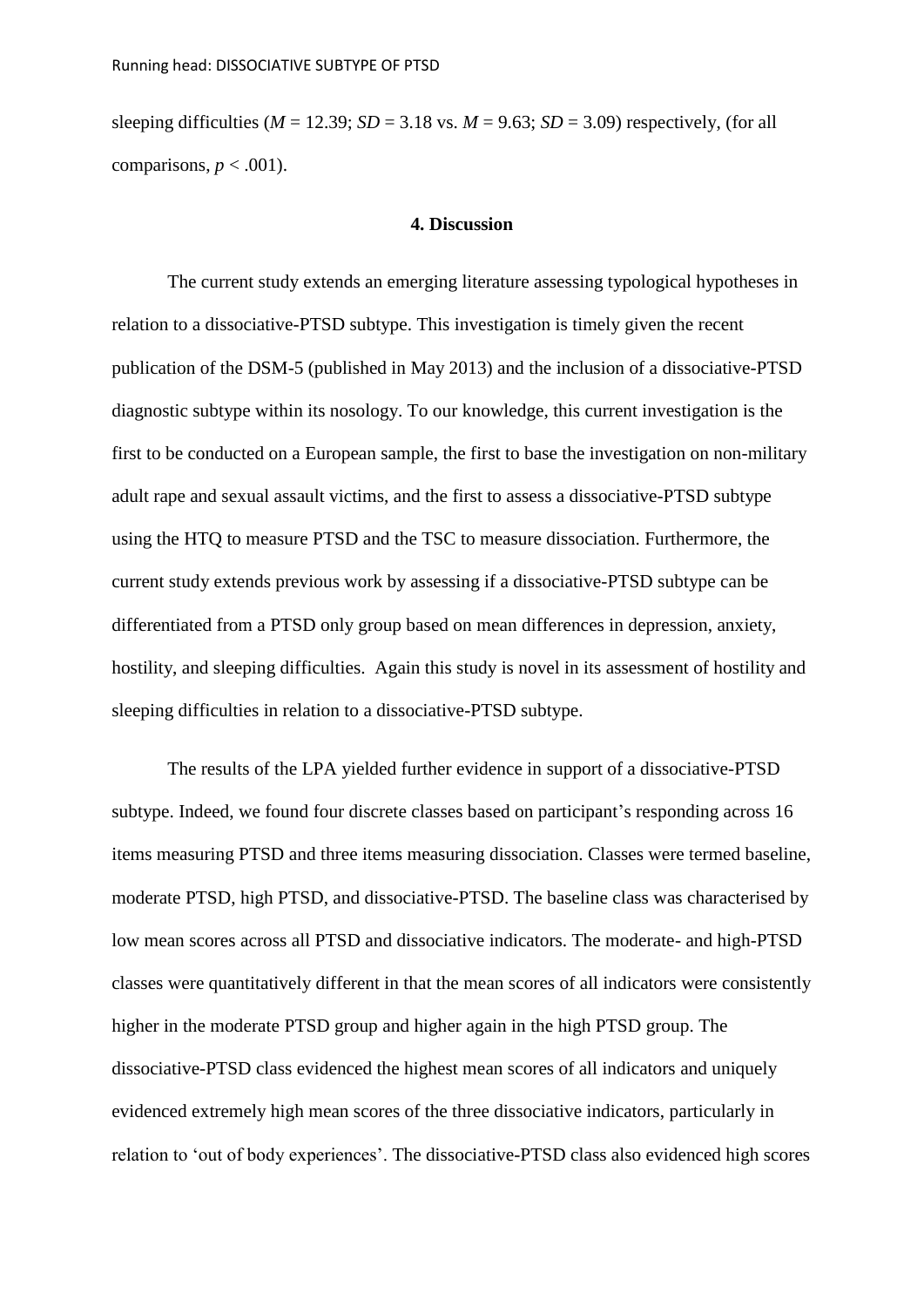on the recurrent dreams and reliving trauma indicators compared to the high PTSD class (see Table 2). Therefore, the current results support our hypothesis that a number of discrete groups would be uncovered; one of which would be characterised by the most severe levels of PTSD and dissociative symptomatology. Furthermore, this finding replicates that of previous studies which have found evidence of a dissociative-PTSD subtype (Armour et al., in press ; Steuwe et al., 2012; Wolf, Miller et al., 2012; Wolf, Lunney et al., 2012).

As previously noted, given discrepancies in the existing literature, we did not make a prediction in relation to the number of latent classes. Indeed, we found four discrete latent profiles rather than the previously reported three (Steuwe et al., 2012; Wolf, Miller et al., 2012; Wolf, Lunney et al., 2012) and five (Armour et al., in press) latent profiles. An additional discrepancy exists within the literature in relation to the prevalence of individuals within the dissociative-PTSD subtype. Previously the subtype has encompassed 6% (Wolf et al., 2012), 15% and 30% (Wolf et al., 2012), 25% (Steuwe et al., 2012) and 13.7% (Armour et al., in press) of the total sample, whereas the dissociative-PTSD subtype in the current study encompasses 13.1% of the sample. We tentatively hypothesised that the current study may uncover a larger dissociative-PTSD subtype since participants were victims of sexual assault and rape and given the noted associations between traumas of a sexual nature and the development of the dissociative subtype compared to a more 'pure' form of PTSD (Armour et al., in press; Ginzburg et al., 2006; Wolf et al., 2012; Wolf et al., 2012). Furthermore, in attempting to explain why the dissociative-PTSD subtype encompassed 30% of the all female sample in their study, Wolf et al. (2012b) proposed that the *"..high base rate of sexual trauma in the sample (93%) led to an increased occurrence of dissociative phenomena"* (p.686). Steuwe et al. (2012) stated that perhaps the subtype is larger than originally thought in predominately female samples accounting for between one third and one fourth of the sample. However, the current dissociative-PTSD subtype, found in our exclusively female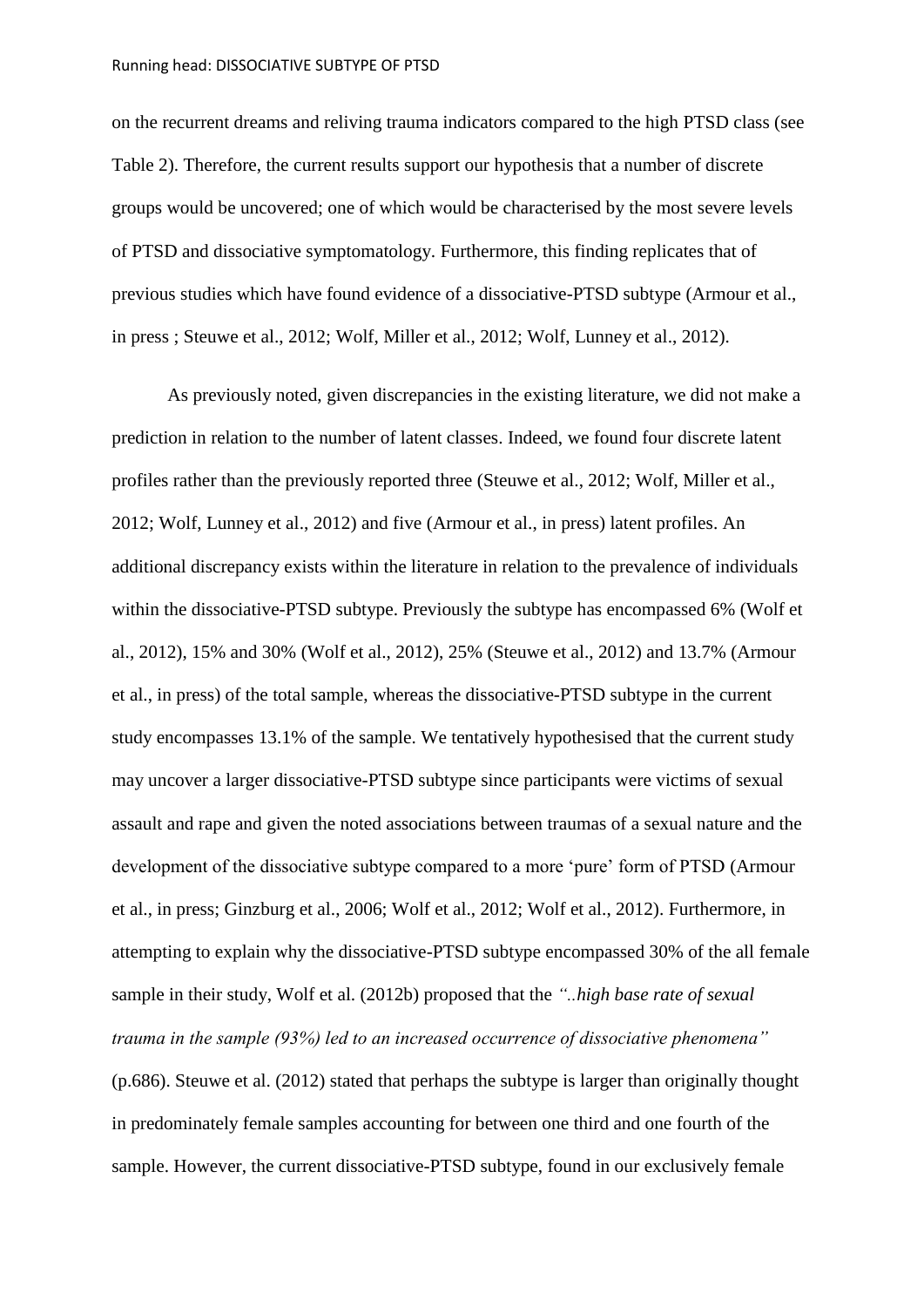sample of sexual assault and rape victims, encompassed 13.1% of the sample and so is contrary to our tentative hypothesis and to the proposals of others (cf. Steuwe et al., 2012; Wolf et al., 2012; Wolf et al., 2012).

The noted discrepancies in relation to number of classes and prevalence of individuals in the dissociative-PTSD class may be attributable to several factors. For example, the demographic and gender composition, the type and level of trauma exposure, the assessment and measurement procedures implemented, and the temporal proximity between trauma and assessment may vary greatly across studies. It is also pertinent to highlight that discrepancies in the prevalence of individuals found in the dissociative-PTSD subtype may be attributable to the number of extracted classes. Nevertheless, homogeneous groups of individuals who could be described in terms of a dissociative-PTSD subtype are being consistently reported (Armour et al., in press; Steuwe et al., 2012; Wolf et al., 2012; Wolf et al., 2012).

In line with the second aim of the current study; to explore whether certain covariates could differentiate between a dissociative-PTSD subgroup and a high PTSD only subgroup, prior research suggests that individuals in the dissociative-PTSD subtype may have a greater comorbidity pattern compared to those classified into non-dissociative PTSD groups. Indeed, the current study found significant differences between groups in relation to depression and anxiety, with those individuals reporting greater depressive and anxious symptomatology being found in the dissociative-PTSD subtype. These results are supportive of prior work. Indeed, Steuwe et al. (2012) reported greater comorbidity with Axis I disorders. Specifically, they reported that dissociative-PTSD individuals were more likely to report comorbidity with major depression and specific phobia. Wolf, Lunney et al. (2012) assessed comorbidity with PD and found that the female dissociative group reported a higher rate of co-morbid PD compared to non-dissociative groups. These findings provide further support for the subtype model discussed earlier; given that the subtype model proposes a change in PTSD's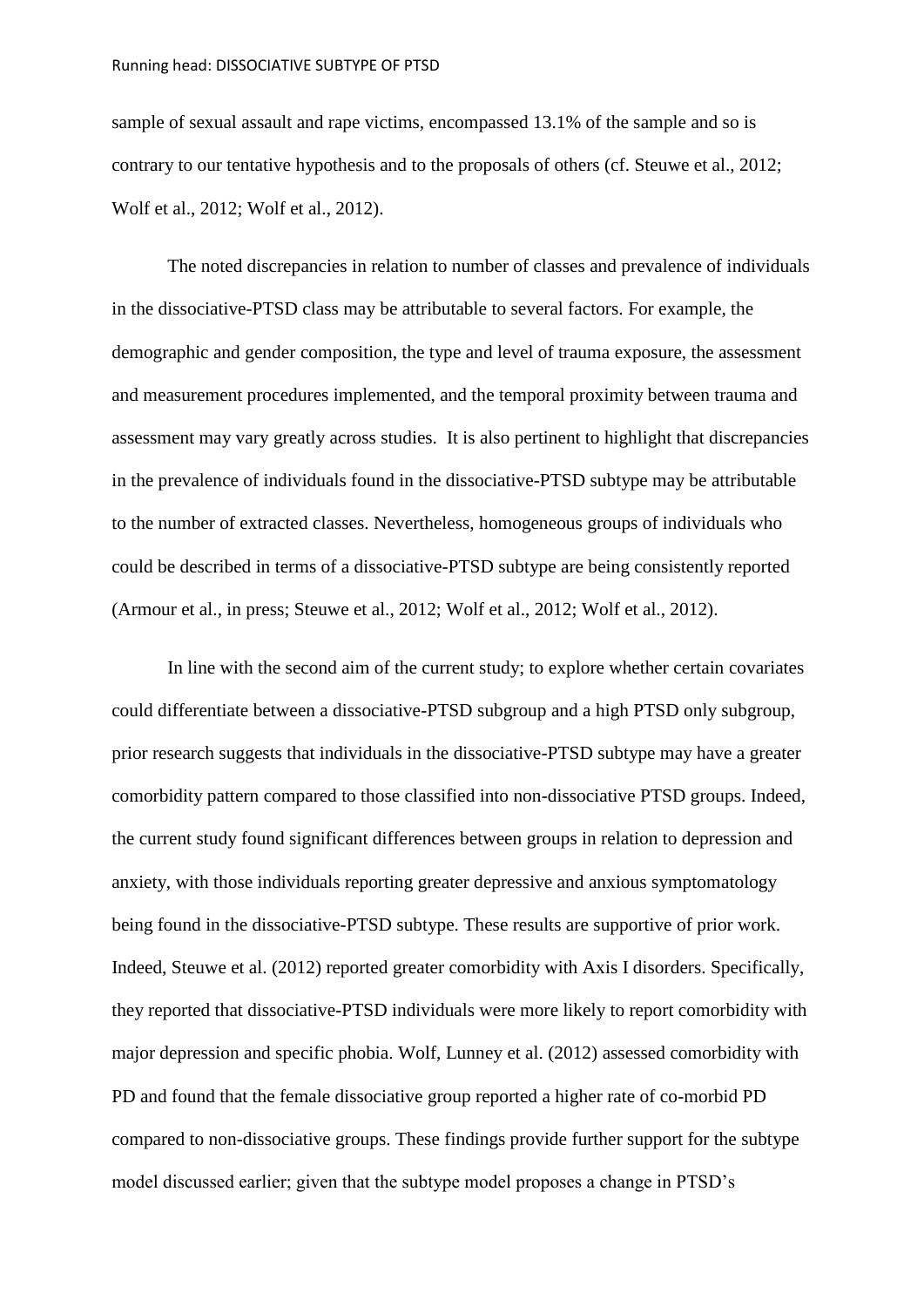phenomenology for those in the dissociative subtype. A change in PTSD's phenomenology is indicated by higher comorbid disorders for those experiencing high vs. low or no dissociative symptoms (Steuwe et al., 2012). A greater pattern of comorbidity for those in the dissociative-PTSD subtype is however not fully conclusive as Wolf Lunney et al. (2012) reported no significant difference between groups on PD in the all male sample and Armour et al. (in press) found no significant differences between groups in relation to the clinical covariates of depression and anxiety in Canadian veterans. Notably the latter two studies were based almost exclusively on males. Thus, perhaps a greater pattern of comorbidity for those in the dissociative-PTSD subtype is evident predominately in females. Unfortunately, the current sample did not permit us to test this.

In an attempt to extend prior work we also assessed whether levels of hostility and sleeping difficulties were able to differentiate between the dissociative-PTSD subtype and non-dissociative groups. We hypothesized that these factors may be pertinent given previously noted associations between hostility and sleeping difficulties with PTSD and dissociation separately (Evren et al., 2013; Mellman et al., 1995; Orth & Wieland, 2006; van der Kloet et al., 2012; van der Kloet et al., 2012) and with each other. With reference to the latter, difficulties with sleep, thus decreased length of sleep, has been shown to be associated with increased hostility (Ireland & Culpin, 2006).

Individuals in the dissociative-PTSD group were found to be significantly more hostile than those in the PTSD only group. The concepts of hostility and anger are closely linked. Indeed, hostility is defined as an attitude in which individuals are mistrustful and disliking of others. In addition, individuals with a hostile attitude often believe that the behaviors of others are egoistic and hurtful. Having a hostile attitude in turn causes an increase in anger which is defined as an emotion characterized by many components; motivational, cognitive, behavioral, and physiological. Motivationally, an angry individual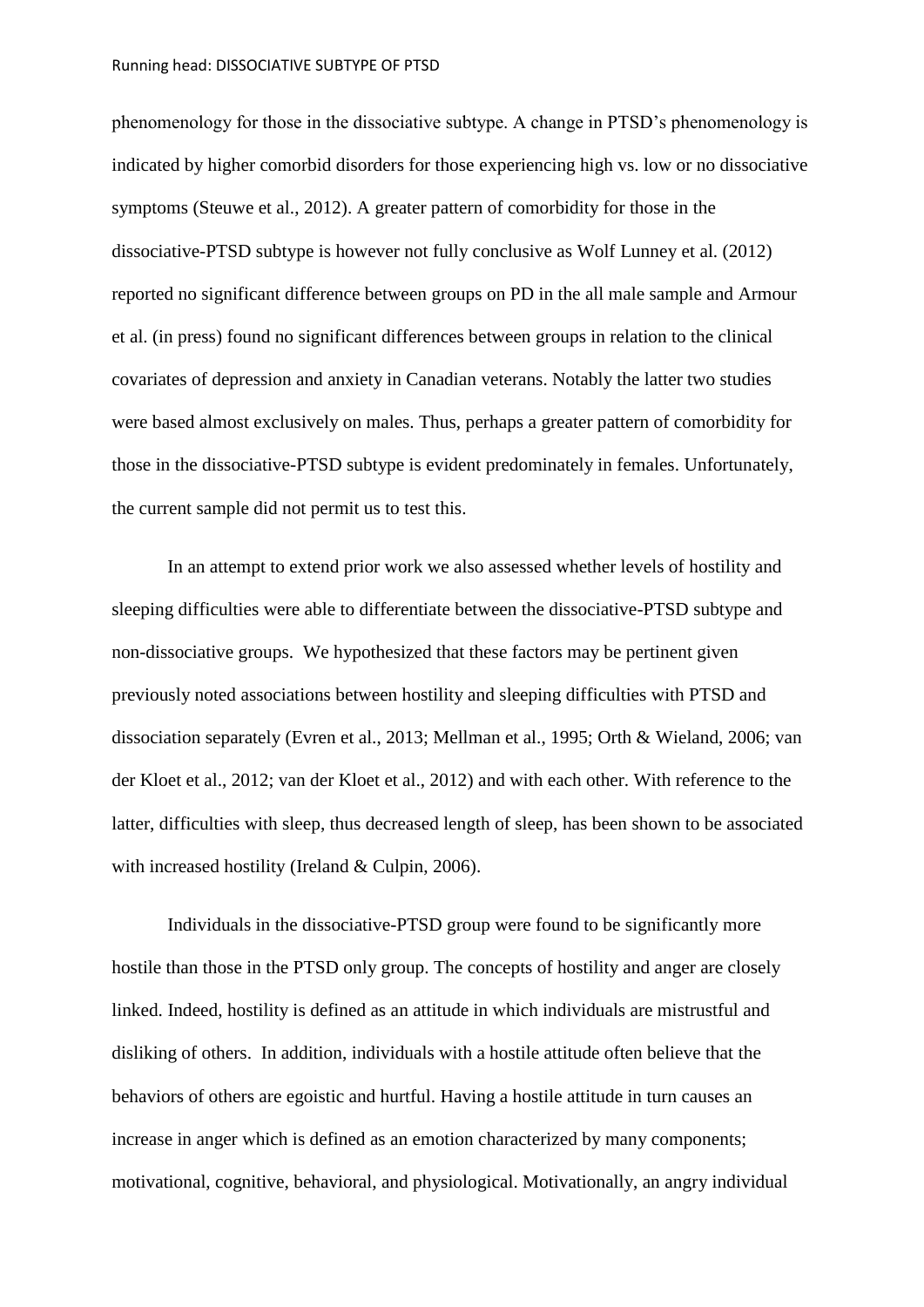experiences increased hostile and aggressive impulses. Thus, one may reciprocally activate the other (Orth & Wieland, 2006). Moreover, measures of hostility and anger often contain overlapping items and are thus highly correlated (cf. Eckhardt et al., 2004). Several empirical studies have focused explicitly on the relationship between anger and PTSD (cf. Orth & Wieland, 2006) rather than on hostility and PTSD. Given the strong conceptual and empirical links we argue that the terms can be used interchangeably and thus suggest that the reported associations between anger and PTSD are equivalent to associations between hostility and PTSD. Indeed, this argument has been supported in a meta-analytic study of 39 empirical investigations on the topic (Orth & Wieland, 2006).

Theoretically speaking the relationship between anger / hostility and PTSD may be based on an individual's attempt to avoid trauma-related memories and feelings of fear. The fear avoidance theory proposed by Foa and colleagues (Feeny et al., 2000) suggests that individuals shift their attention to anger rather than fear when experiencing intrusive recollections of the trauma as anger may intrinsically hold less negative valence for that individual. This is potentially counterproductive given that hostility and anger, as a means of avoiding trauma memories, may ultimately impede the emotional processing of trauma memories. Emotional processing theory suggests that the processing of the emotional content of trauma memories is directly related to treatment response (Hembree, Rauch & Foa, 2003). This may explain why levels of PTSD and hostility are positively correlated. The question remains however as to why dissociative-PTSD groups may be more hostile / angry than pure PTSD groups over and above differences in PTSD severity. Particularly given that dissociative reactions to trauma seem quite distinct from reactions of anger and hostility. One commonality between dissociation and anger in relation to PTSD is that both are thought to serve as coping strategies which allow the individual to emotionally disengage from trauma memories (Feeny et al., 2000). Thus, it is possible that individuals in the dissociative-PTSD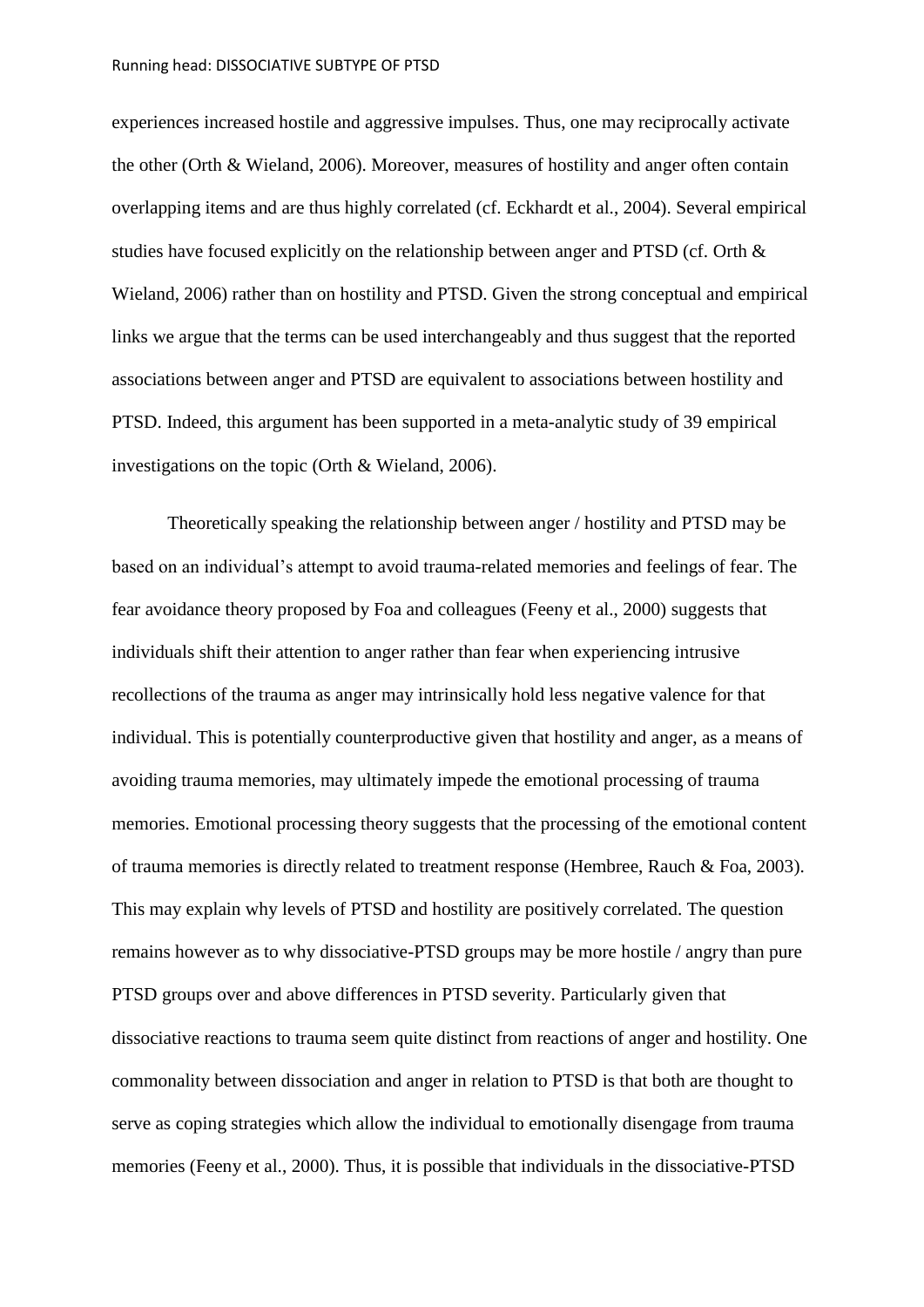#### Running head: DISSOCIATIVE SUBTYPE OF PTSD

group, which is notably characterized by the severest levels of PTSD including that of intrusive recollections, attempt to emotionally disengage from their symptomatology by fluctuating between dissociative and hostile responses.

It is pertinent to note that traditionally anger and hostility were not regarded as central attributes of PTSD. However, the diagnostic criteria outlined in the DSM-IV included 'irritability and outbursts of anger' as an item within the hyperarousal symptom group. This item was retained within the DSM-5 diagnostic criteria. Previous work has questioned whether the association between anger and PTSD is simply a methodological artifact given that an item representing anger within the diagnostic criteria of PTSD has the potential to artificially inflate the correlation between measures of anger and thus hostility and PTSD. Two studies addressing exactly this issue have however reported that the relationship is not a methodological artifact (Novaco & Chemtob, 2002; Orth & Wieland, 2006). Ultimately, these results suggest that individuals who are regarded as hostile are at an increased risk for experiencing the dissociative-PTSD subtype.

PTSD is often associated with sleep disturbance (Singareddy & Balon, 2002). Indeed, sleep disturbances / difficulties are part of PTSD's diagnostic criteria. Specifically, recurrent distressing dreams and difficulties with falling asleep are items found within PTSD's reexperiencing and arousal symptom groupings respectively ([DSM-5]; APA, 2013). Studies addressing sleep disturbances in individuals with PTSD have reported that insomnia, frequent startle or fear awakenings, sleep restlessness, trauma and non-trauma related nightmares, poor sleep quality, and REM sleep dysregulation are common (cf. Singareddy & Balon, 2002). Furthermore, pre-trauma sleep disturbances, such as regular nightmares, have been shown to engender elevated post-traumatic responses (Mellman et al., 1995; Van der Kolk, Blitz, Burr, Sherry, & Hartmann, 1984). Moreover, sleep focused treatment interventions are reported as being effective for reducing PTSD symptoms (Maher, Rego & Asnis, 2006).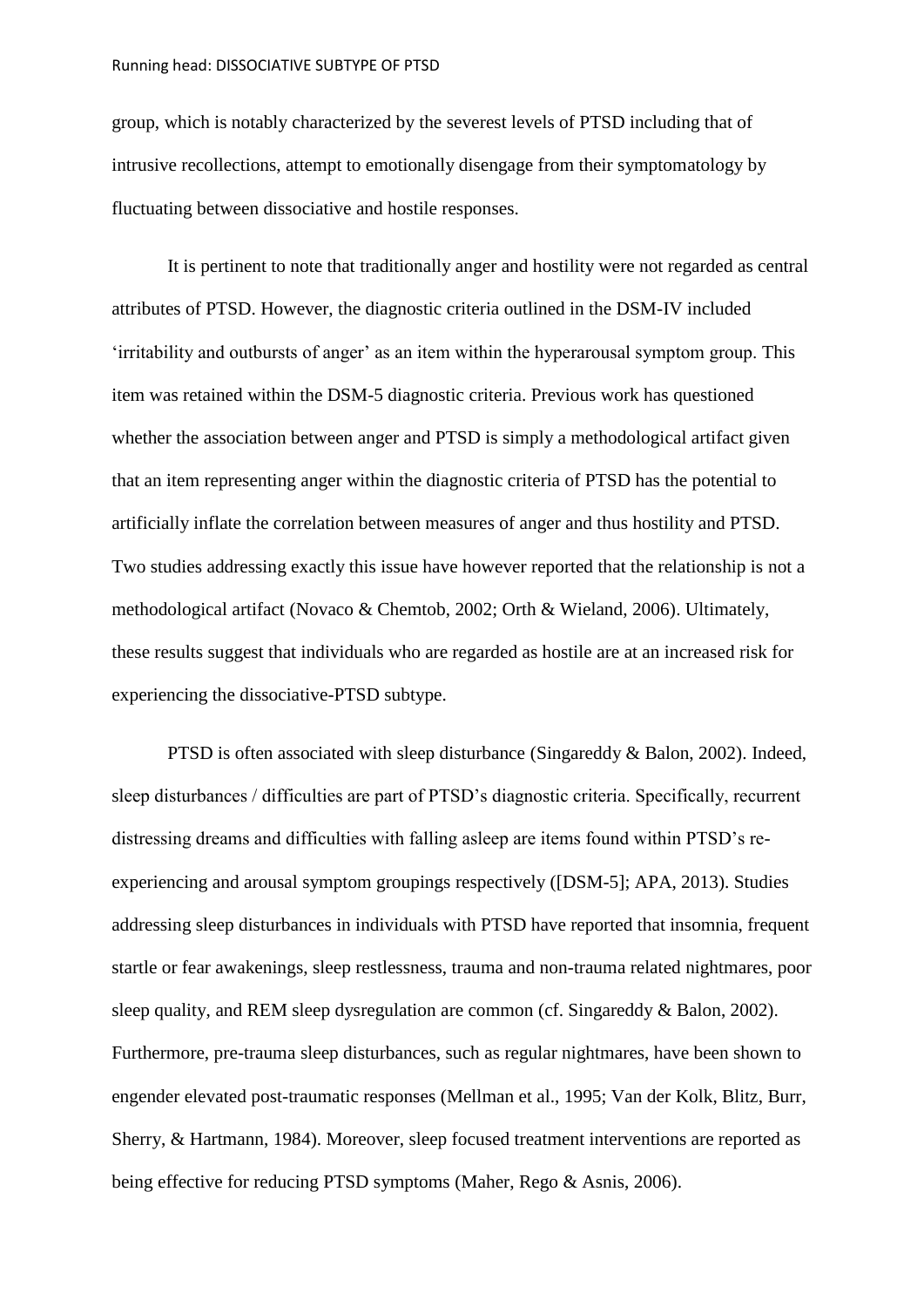The question remains, however, as to why sleep disturbances are more prominent in a dissociative-PTSD subtype compared to non dissociative PTSD groups as evident in the current study. As aforementioned, the idea that dissociation has a traumagenic aetiology has been extensively studied and supported (Bremner, 1999; Spiegel et al., 2011). Indeed, the perspective that dissociative symptoms develop as a coping response to psychological trauma has been termed the posttraumatic model (PTM) of dissociation. In particular, the model proposes that dissociative responses are ultimately mental strategies which are employed to avoid painful traumatic memories (van der Kloet et al., 2012). Researchers have recently suggested that given the links between dissociative phenomenon and sleep related experiences, perhaps sleep related experiences may play an important role in the trauma dissociation relationship. This proposal is attributable to a number of studies showing that negative sleep experiences, such a nightmares and fear awakening are related to dissociative symptomatology. Indeed, the estimated correlation between negative sleep disturbances and dissociative symptomatology falls between .30 and .55 (based on an excess of 5,600 participants; van der Kloet et al., 2012). Furthermore, studies have shown that sleep normalization interventions are effective at reducing dissociative symtpomotology (van der Kloet et al., 2012).

Ultimately, findings suggest that sleep disturbances are prominent features of both PTSD and dissociation. One pertinent line of research which may elucidate the sleep and dissociative-PTSD link is that related to the individual associations between sleep, dissociation, and PTSD with memory fragmentation. In particular, it has been reported that sleep loss may create memory fragmentation, given that sleep loss interferes with the consolidation and encoding of memory (cf. Harrison & Horne, 2000). The fragmentation of trauma memories has long been implicated in the development of posttraumatic symptomatology. Indeed, people experiencing PTSD are thought to have trauma memories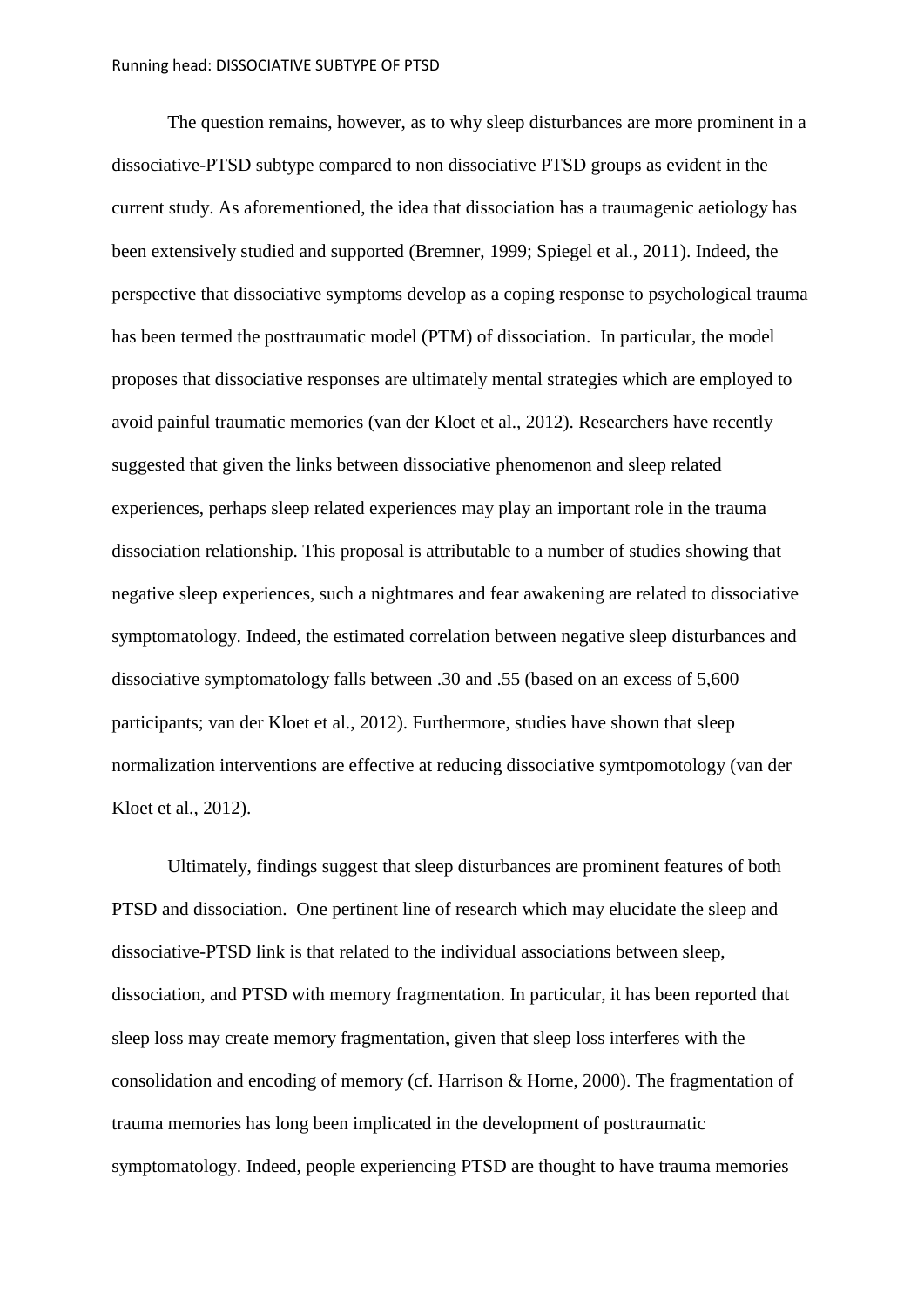which are difficult to recall, poorly organised, and have issues with the temporal ordering of events (Elhers & Clark, 2000). Interestingly, memory fragmentation is thought to occur due to peri-traumatic dissociation, in that dissociation at the time of the trauma results in only partial storage of the memory. Moreover, continued dissociation further inhibits processing and elaboration of the traumatic memory and thus maintains fragmentation of such memories (cf., Bedard-Gilligan & Zoellner, 2012). Thus, the interrelatedness of sleep, dissociation, and PTSD with the fragmentation of trauma memories may account for why individuals in the dissociative-PTSD subtype report greater problems with sleep, in that these individuals also experience the greatest issues with traumatic memory fragmentation.

#### **4.1. Conclusion**

Consistent with the extant literature, the current study provides further evidence for a discrete dissociative-PTSD subtype which is apparent in only a subset of PTSD inflicted individuals. Contrary to previous studies utilizing LCA or LPA we uncovered a total of 4 rather than 3 or 5 latent classes (Armour et al., in press; Steuwe et al., 2012; Wolf et al., in press; Wolf et al., 2012). Furthermore, our dissociative-PTSD class encompassed 13.1% of the sample which is lower than would have been expected based on prior reported associations with the dissociative subtype, females, and traumas of a sexual nature (Armour et al., in press; Steuwe et al., 2012). Notwithstanding these discrepancies, the dissociative-PTSD subtype we uncovered was once again remarkably similar to that found in previous studies; in that the levels of PTSD symptoms in the dissociative-PTSD class were almost identical to those in the severe PTSD class but that individuals in the dissociative-PTSD class uniquely evidenced extremely high mean scores on dissociative indicators. Thus, a pertinent line of enquiry relates to factors which may differentiate between a dissociative-PTSD group and a severe (more pure) PTSD group. In the current study patterns of comorbidity were shown to be elevated in the dissociative-PTSD subtype compared to the severe PTSD only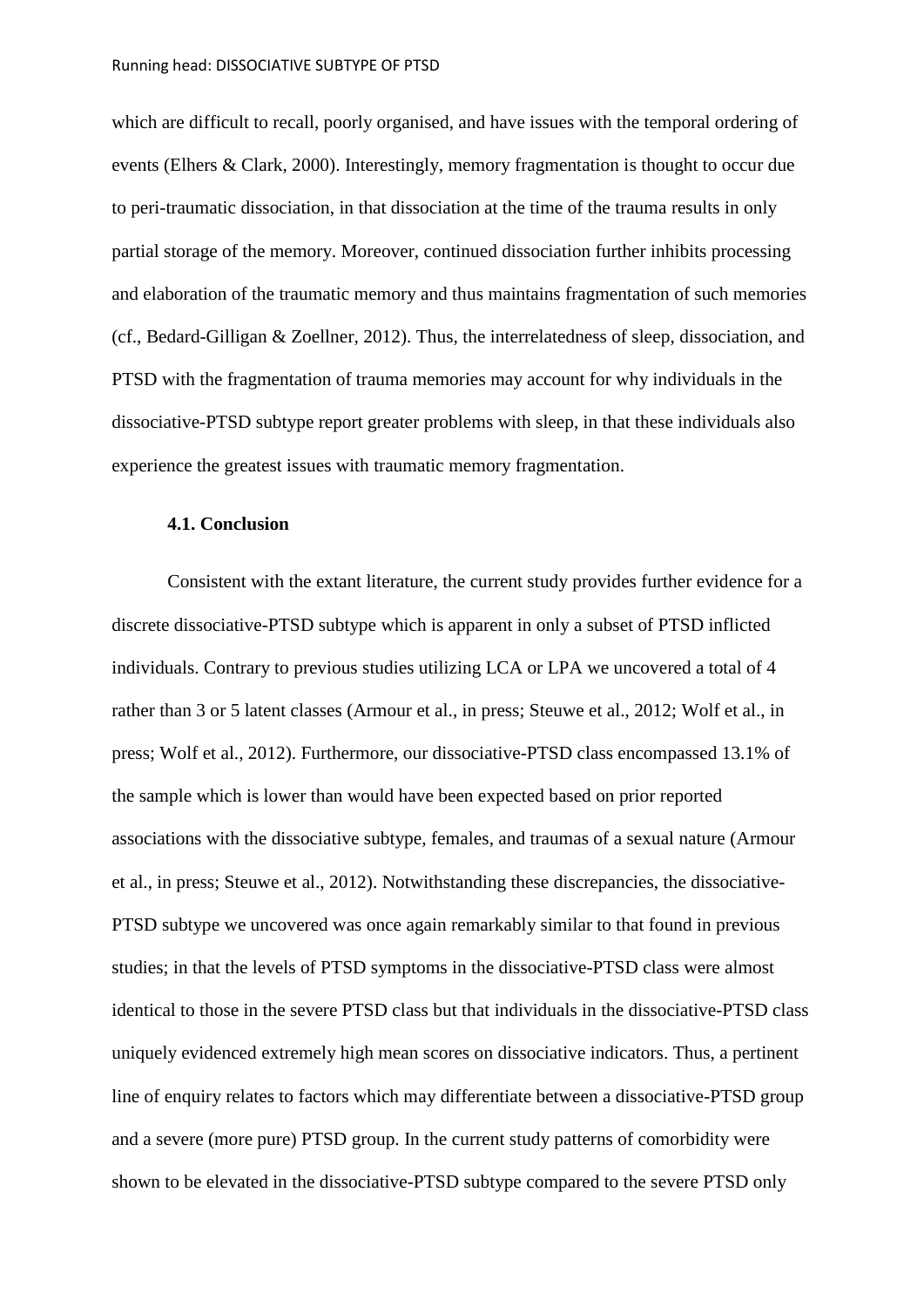subgroup, in relation to depression and anxiety. This is supportive of previous findings (Steuwe et al., 2012; Wolf et al., 2012) based on female subsamples but not fully conclusive given contrary findings (Armour et al., in press; Wolf et al., 2012b from male subsamples. The current study further concluded that hostility and sleeping difficulties were more prominent in the dissociative-PTSD subtype. The former perhaps attributable to dissociative-PTSD individuals attempting to emotionally disengage from their symptomatology (Feeny et al., 2000) by fluctuating between dissociative and hostile responses and the latter attributable to the interrelatedness of sleep, dissociation, and PTSD with the fragmentation of trauma memories (van der Kloet et al., 2012).

Taken together with extant findings, the current results support the subtype model in relation to dissociative-PTSD and thus ultimately support the inclusion of a dissociative-PTSD subtype into the DSM-5 nomenclature. Including a dissociative-PTSD subtype within the diagnostic criteria increases clinician awareness about the potential presence of dissociative symptoms in individuals suffering from PTSD. In turn this can inform assessment and treatment approaches. Furthermore, investigations into important predictors of dissociative-PTSD can elucidate risk and resilience for the same. For example, individuals with PTSD who present with high levels of hostility and severe sleeping difficulties may additionally be presenting with dissociative symptomatology. Again, this informs assessment and treatment planning. Notably, further research is required to determine how each of the constructs is temporally related. Questions remain in relation to whether sleeping difficulties and hostility, as associated with PTSD, result in dissociative symptomatology or whether dissociative symptomatology combined with PTSD increases sleeping difficulties and hostility? It is also possible that sleeping difficulties increase hostility or indeed that they reciprocally activate each other. Longitudinal studies are needed to shed further light on such questions. Furthermore, both PTSD and dissociation have been shown to have many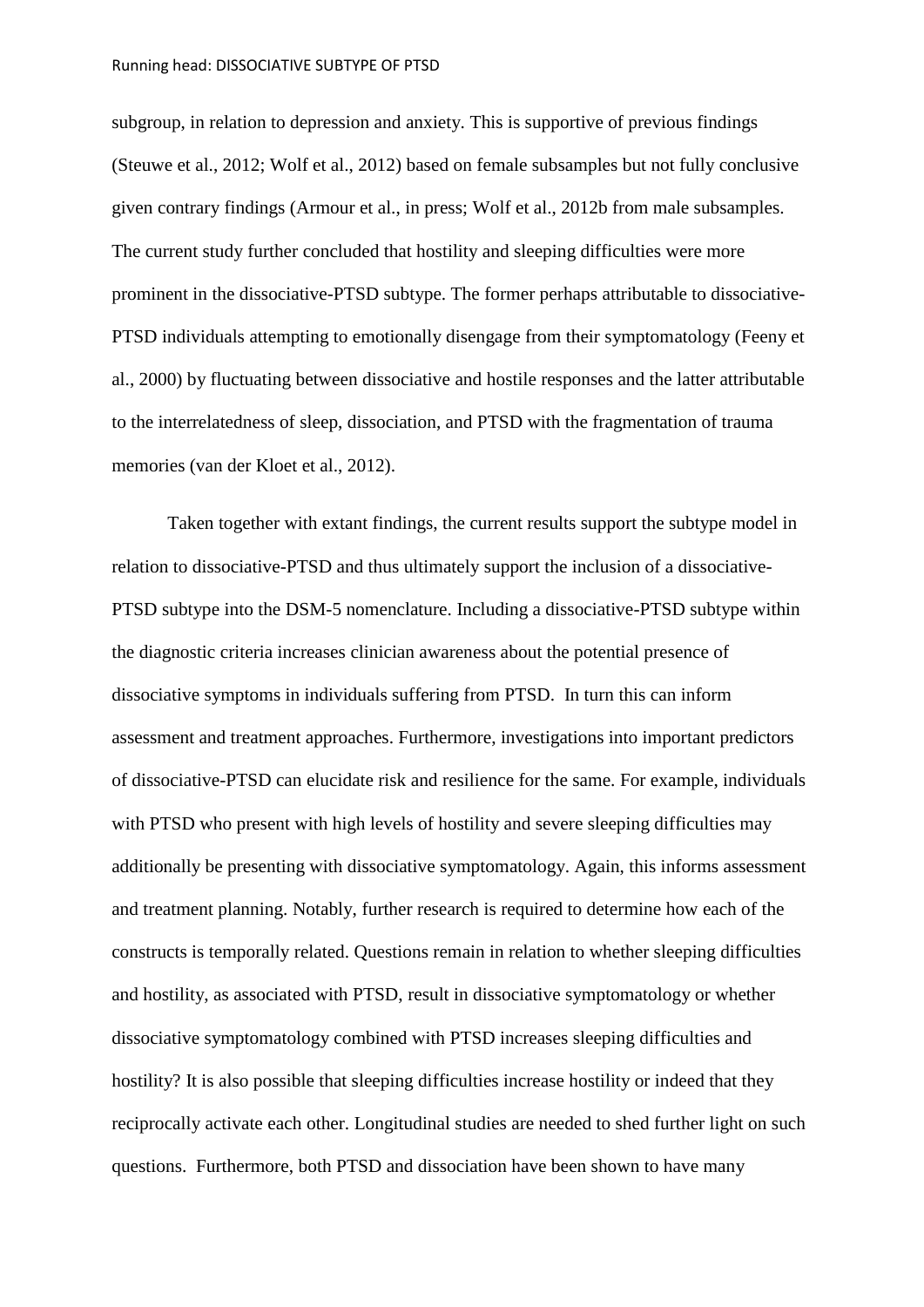correlates; how each of these correlates relates specifically to dissociative-PTSD is an avenue for future research.

#### **4.2. Limitations**

A number of limitations must be acknowledged. First, the assessment of a dissociative-PTSD subtype was based on self-report measures and on a restricted range of dissociative indicators. Ideally, further investigation into the dissociative-PTSD subtype would use a full measure of dissociation such as the Dissociative Experiences Scale (Bernstein & Putman, 1986) rather than using items from a sub-scale which measures general posttraumatic responding. Furthermore, our trauma sample is particularly focused in that our sample was exclusively female and all participants had experienced sexual assault and rape. This is however a novel aspect of our study as prior work has tended to focus on combat veterans. Notably, no study to date has investigated the dissociative–PTSD subtype in an epidemiological sample with heterogeneous trauma experiences. An investigation of this type would add significantly to the extant knowledge given that population based samples cover a random sample of those affected in the population thus cover the full spectrum of severity. Moreover, results obtained are representative of, thus generalisable to, the population rather than to a particular setting or group, e.g., rape victims or combat veterans. Notwithstanding these limitations the current study supports and extends the extant evidence related to a dissociative-PTSD subtype, which was recently included in the nomenclature of PTSD within the DSM-5.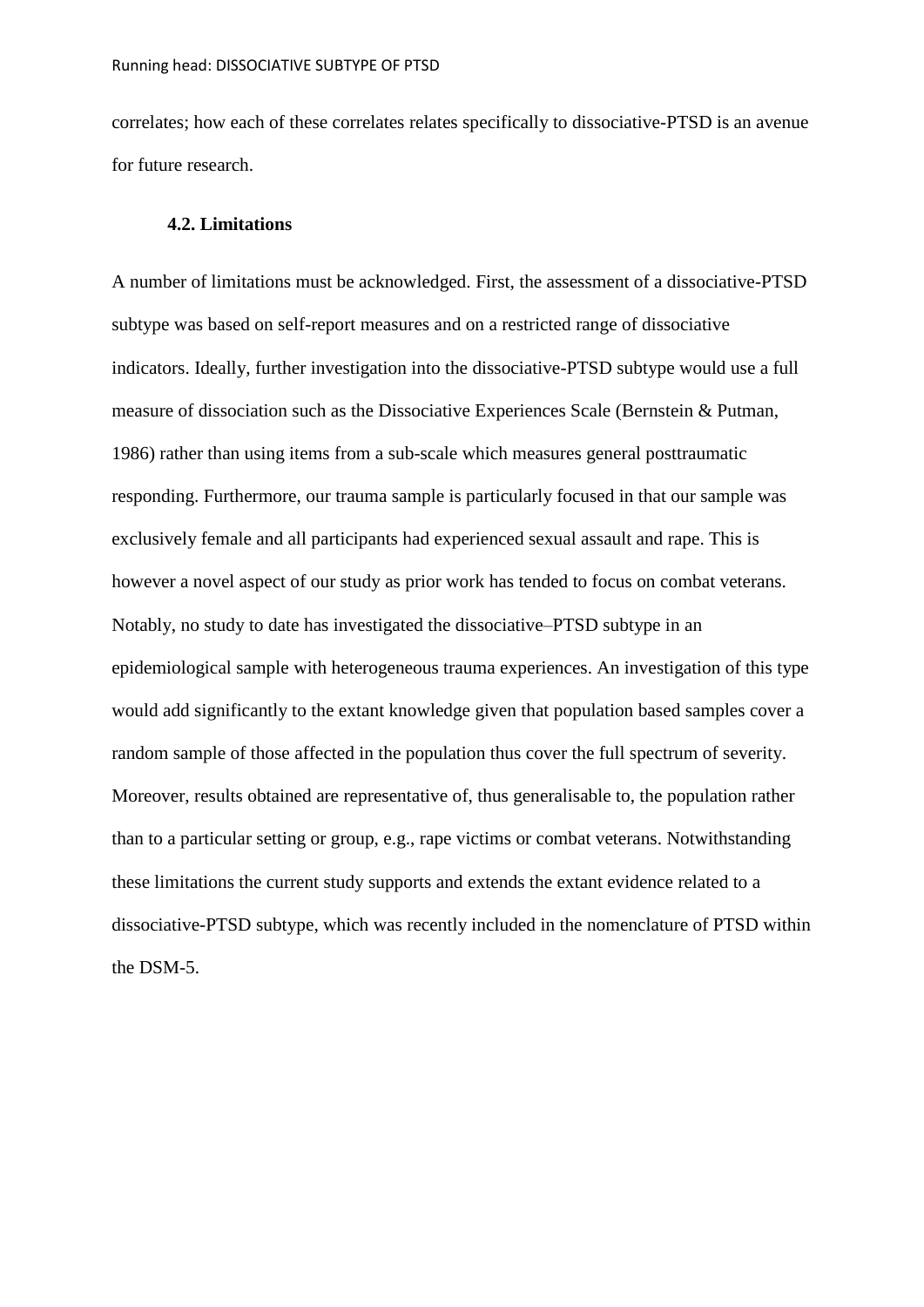#### **References**

- Akaike, H. (1987). Factor analysis and AIC. *Psychometrika, 52*, 317-332. doi: 10.1007/bf02294359
- American Psychiatric Association. (1882). *Diagnostic and Statistical Manual of Mental Disorders.* (3rd ed.). Washington, DC: Author.
- American Psychiatric Association (1987). *Diagnostic and Statistical Manual of Mental Disorders* (3rd ed., text rev.) Washington, DC: Author.
- American Psychiatric Association (2000). *Diagnostic and Statistical Manual of Mental Disorders* (4th ed., text rev.). Washington, DC: Author.
- Armour, C., Karstoft, K. I., & Richardson, J. D. (2013). The co-occurrence of PTSD and dissociation: Differentiating severe PTSD from dissociative PTSD. *Submitted Manuscript*
- Armour, C., Shevlin, M., Elklit, A., & Mroczek, D. (2012). A latent growth mixture modelling approach to PTSD in rape victims. *Traumatology, 18*, 20-28.
- Bedard-Gilligan, M., & Zoellner, L. A. (2012). Dissociation and memory fragmentation in post-traumatic stress disorder: An evaluation of the dissociative encoding hypothesis. *Memory, 20*, 277-299. doi: 10.1080/09658211.2012.655747
- Bernstein, E. M., & Putnam, F. W. (1986). Development, reliability, and validity of a dissociation scale. *Journal of Nervous & Mental Disease, 174*, 727– 35. doi:10.1097/00005053-198612000-00004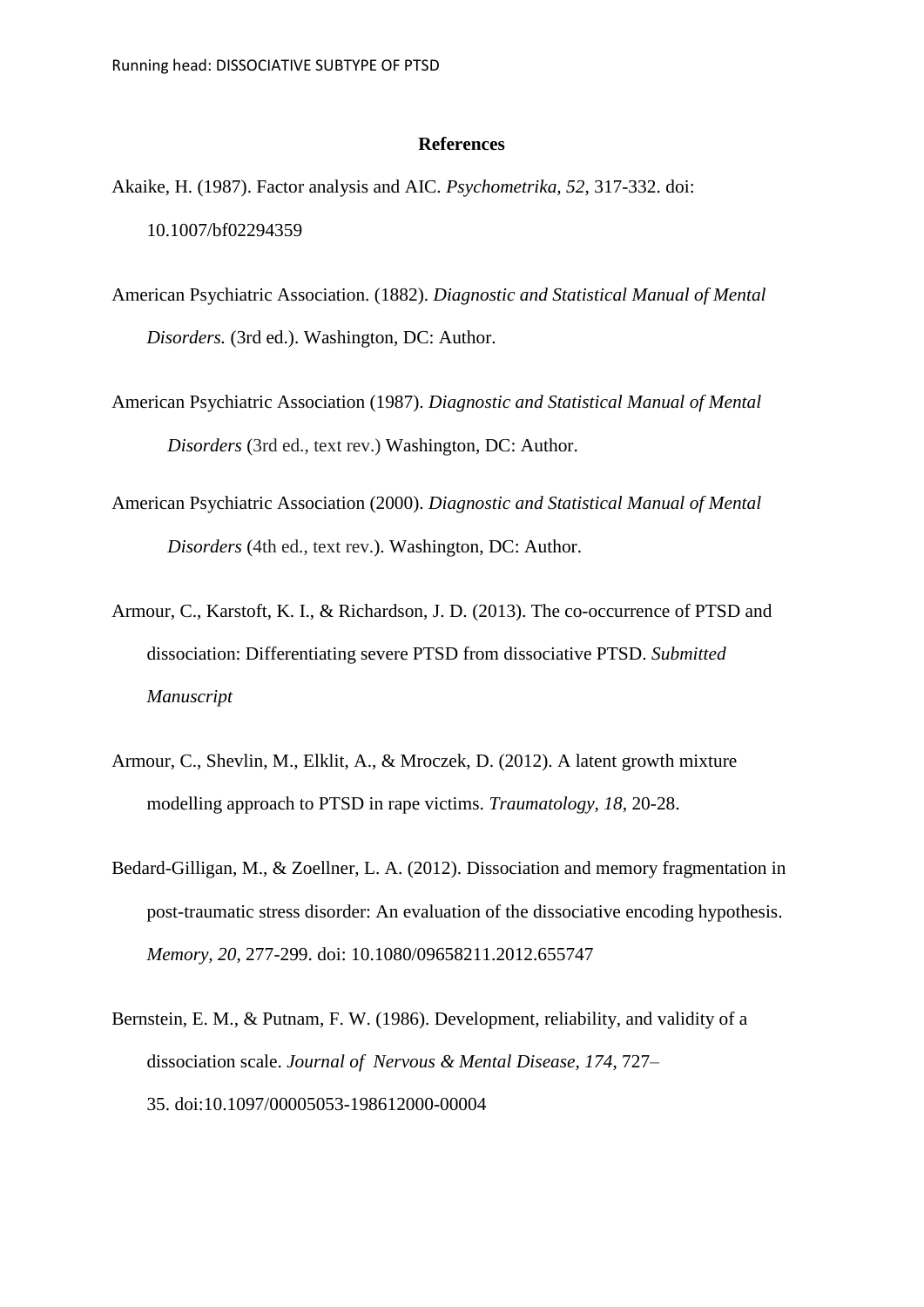- Blake, D. D., Weathers, F. W., Nagy, L. M., Kaloupek, D. G., Gusman, F. D., Charney, D. S., & Keane, T. M. (1995). The development of a clinician-administered PTSD scale. *Journal of Trauma Stress, 8*, 75-90.
- Bramsen, R. H., Elklit, A. & Nielsen, L. H. (2009). A Danish Model for Treating Rape Victims – A Multidisciplinary Public Approach. *The Journal of Aggression, Maltreatment, and Trauma, 18,* 886-905.
- Bremner, J. D. (1999). Acute and chronic responses to psychological trauma: Where do we go from here? *American Journal of Psychiatry, 156*, 349-51.
- Briere, J., & Runtz, M. (1989). The trauma symptom checklist (TSC-33): Early data on a new scale. *Journal of Interpersonal Violence, 4*, 151-163.
- Cardena, E., & Carlson, E. (2011). Acute stress disorder revisited. *Annual Review of Clinical Psychology, 7*, 245-267. doi: 10.1146/annurev-clinpsy-032210-104502
- Carlson, E. B., Dalenberg, C., & McDade-Montez, E. (2012). Dissociation in posttraumatic stress disorder part I: Definitions and review of research. *Psychological Trauma: Theory, Research, Practice, and Policy*, No Pagination Specified.
- Celeux, G., & Soromenho, G. (1996). An entropy criterion for assessing the number of clusters in a mixture model. *Journal of Classification,* 13, 195-212.
- Dalenberg, C., & Carlson, E. B. (2012). Dissociation in posttraumatic stress disorder part II: How theoretical models fit the empirical evidence and recommendations for modifying the diagnostic criteria for PTSD. *Psychological Trauma-Theory Research Practice and Policy, 4*, 551-559. doi: 10.1037/a0027900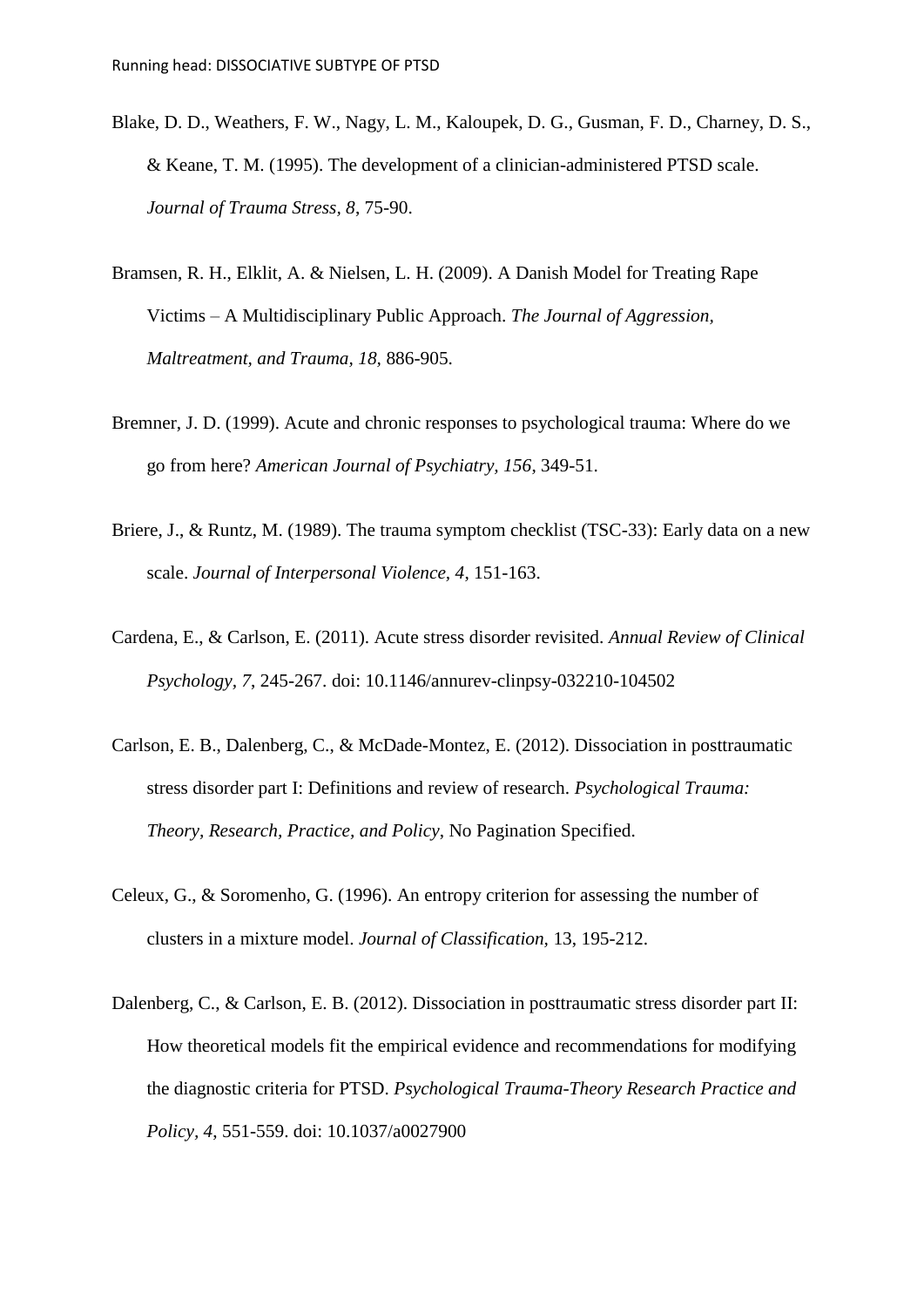- Elhai, J. D., Miller, M. E., Ford, J. D., Biehn, T. L., Palmieri, P. A., & Frueh, B. C. (2012). Posttraumatic stress disorder in DSM-5: Estimates of prevalence and symptom structure in a nonclinical sample of college students. *Journal of Anxiety Disorders, 26*, 58-64. doi: 10.1016/j.janxdis.2011.08.013
- Evren, C., Cinar, O., Evren, B., Ulku, M., Karabulut, V., & Umut, G. (2013). The mediator roles of trait anxiety, hostility, and impulsivity in the association between childhood trauma and dissociation in male substance-dependent inpatients. *Comprehensive Psychiatry, 54*, 158-166. doi: 10.1016/j.comppsych.2012.06.013
- Feeny, N. C., Zoellner, L. A., & Foa, E. B. (2000). Anger, dissociation, and posttraumatic stress disorder among female assault victims. *Journal of Traumatic Stress, 13*, 89-100. doi: 10.1023/A:1007725015225
- Gershuny, B. S., & Thayer, J. F. (1999). Relations among psychological trauma, dissociative phenomena, and trauma-related distress: A review and integration. *Clinical Psychology Review, 19*, 631-657. doi: 10.1016/S0272-7358(98)00103-2
- Ginzburg, K., Koopman, C., Butler, L. D., Palesh, O., Kraemer, H. C., Classen, C. C., & Spiegel, D. (2006). Evidence for a dissociative subtype of post-traumatic stress disorder among help-seeking childhood sexual abuse survivors. *Journal of Trauma &Dissociation, 7*, 7-27. doi: 10.1300/J229v07n02\_02
- Hagenaars, J. A., & McCutcheon, A. L. (Eds.). (2002). *Applied latent class analysis*. Cambridge: Cambridge University Press.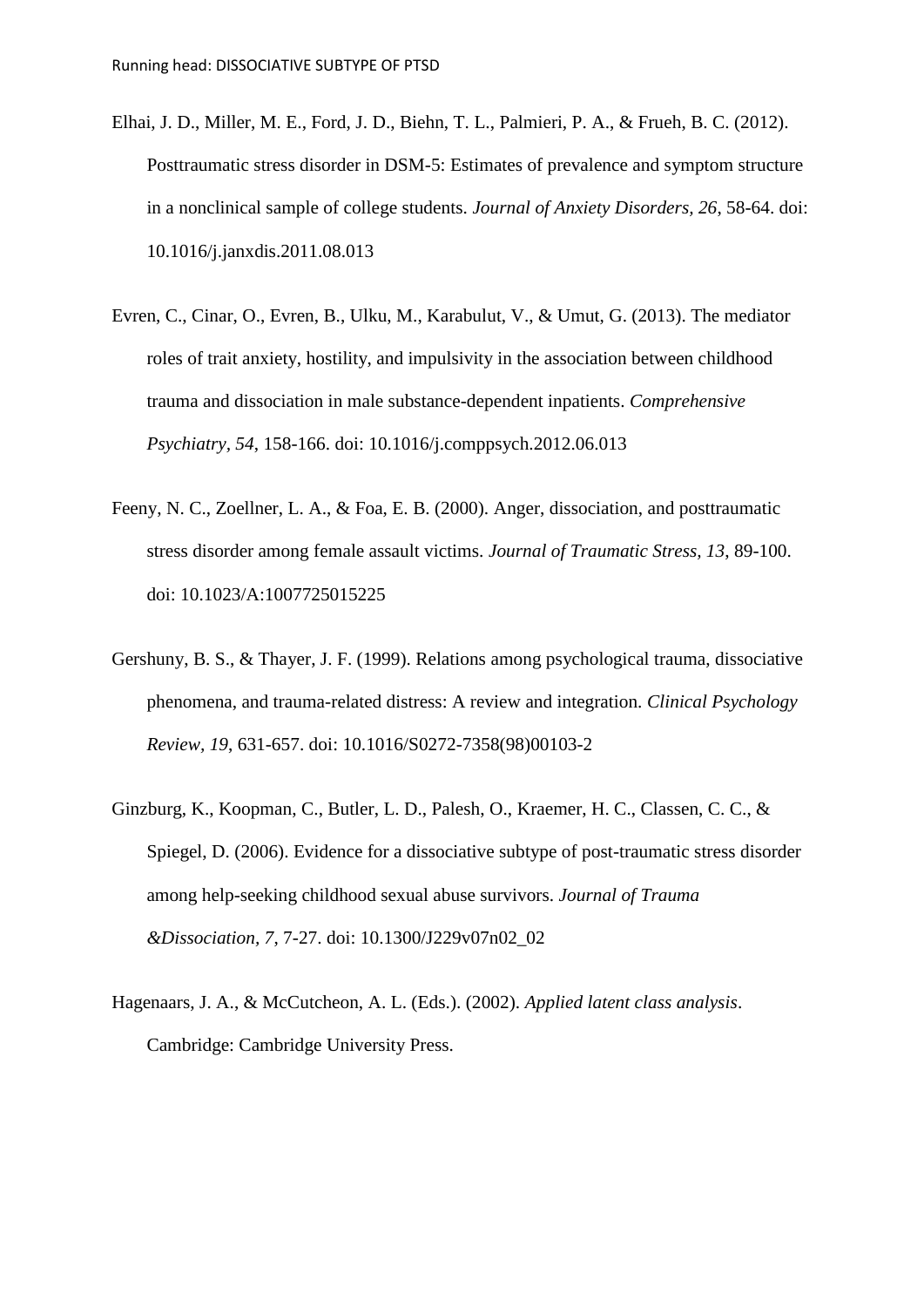- Hansen, M., Armour, C., & Elklit, A. (2012). Assessing a dysphoric arousal model of acute stress disorder symptoms in a clinical sample of rape and bank robbery victims. *European Journal of Psychotraumatology, 3* doi: 10.3402/ejpt.v3i0.18201
- Harrison, Y., & Horne, J. A. (2000). Sleep loss and temporal memory. *Quarterly Journal of Experimental Psychology Section A-Human Experimental Psychology, 53*, 271-279. doi: 10.1080/027249800390772
- Hembree, E. A., Rauch, S. A. M., & Foa, E. B. (2003). Beyond the manual: The insider's guide to prolonged exposure therapy for PTSD. *Cognitive and Behavioral Practice, 10*, 22-30. doi: 10.1016/S1077-7229(03)80005-6
- Ireland, J. L., & Culpin, V. (2006). The relationship between sleeping problems and aggression, anger, and impulsivity in a population of juvenile and young offenders. *Journal of Adolescent Health, 38*, 649-655. doi: 10.1016/j.jadohealth.2005.05.027

Janet, P. (1907). *The major symptoms of hysteria*. New York: McMillan.

- Li, W., & Nyholt, D. R. (2001). Marker selection by Akaike information criterion and Bayesian information criterion. *Genetic Epidemiology, 21*, S272-S277
- Maher, M. J., Rego, S. A., & Asnis, G. M. (2006). Sleep disturbances in patients with posttraumatic stress disorder - epidemiology, impact and approaches to management. *Cns Drugs, 20*, 567-590. doi: 10.2165/00023210-200620070-00003
- Masyn, K. E. (2013). Latent class analysis and finite mixture modeling. In T. D. Little (Ed.), The Oxford Handbook of Quantitative Methods (vol 2.) (pp. 551-611).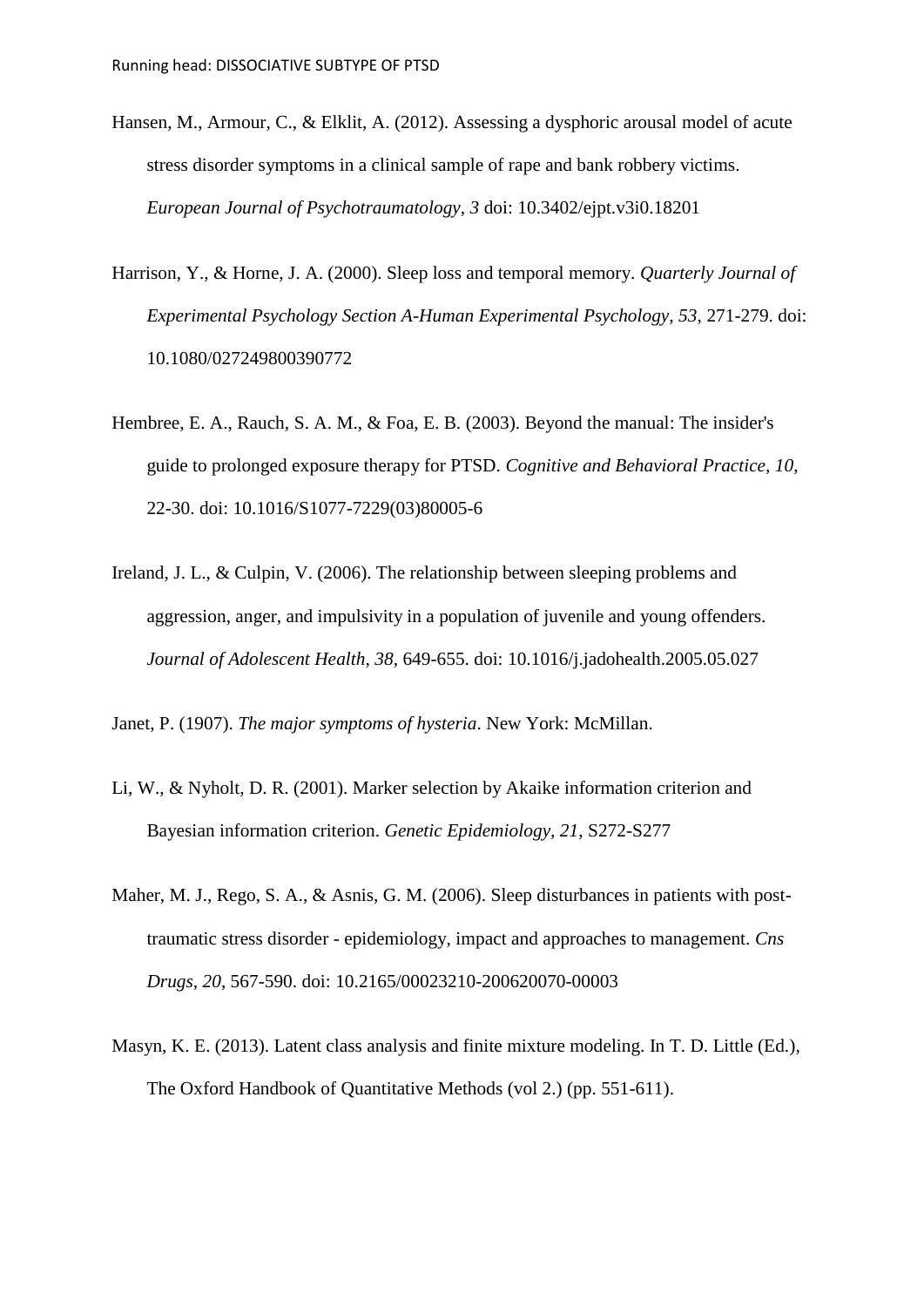- Mellman, T. A., David, D., Kulickbell, R., Hebding, J., & Nolan, B. (1995). Sleep disturbance and its relationship to psychiatric morbidity after hurricane-andrew. *American Journal of Psychiatry, 152*, 1659-1663.
- Mollica, R. F., Caspi-Yavin, Y., Bollini, P., Truong, T., Tor, S., & Lavelle, J. (1992). The harvard trauma questionnaire. validating a cross-cultural instrument for measuring torture, trauma, and posttraumatic stress disorder in indochinese refugees. *The Journal of Nervous and Mental Disease, 180*, 111-116.
- Muthen, L. K., & Muthen, B. O. (1998-2012). *Mplus user's guide* (Seventh Edition ed.). Los Angeles, CA:
- Novaco, R. W., & Chemtob, C. M. (2002). Anger and combat-related posttraumatic stress disorder. *Journal of Traumatic Stress, 15*, 123-132. doi: 10.1023/A:1014855924072
- Nylund, K., Nishina, A., Bellmore, A., & Graham, S. (2007). Subtypes, severity, and structural stability of peer victimization: What does latent class analysis say? *Child Development, 78*, 1706-1722.
- Nylund, K. L., Asparoutiov, T., & Muthen, B. O. (2007). Deciding on the number of classes in latent class analysis and growth mixture modeling: A monte carlo simulation study. *Structural Equation Modeling-a Multidisciplinary Journal, 14*, 535-569.
- Orth, U., & Wieland, E. (2006). Anger, hostility, and posttraumatic stress disorder in traumaexposed adults: A meta-analysis. *Journal of Consulting and Clinical Psychology, 74*, 698-706. doi: 10.1037/0022-006X.74.4.698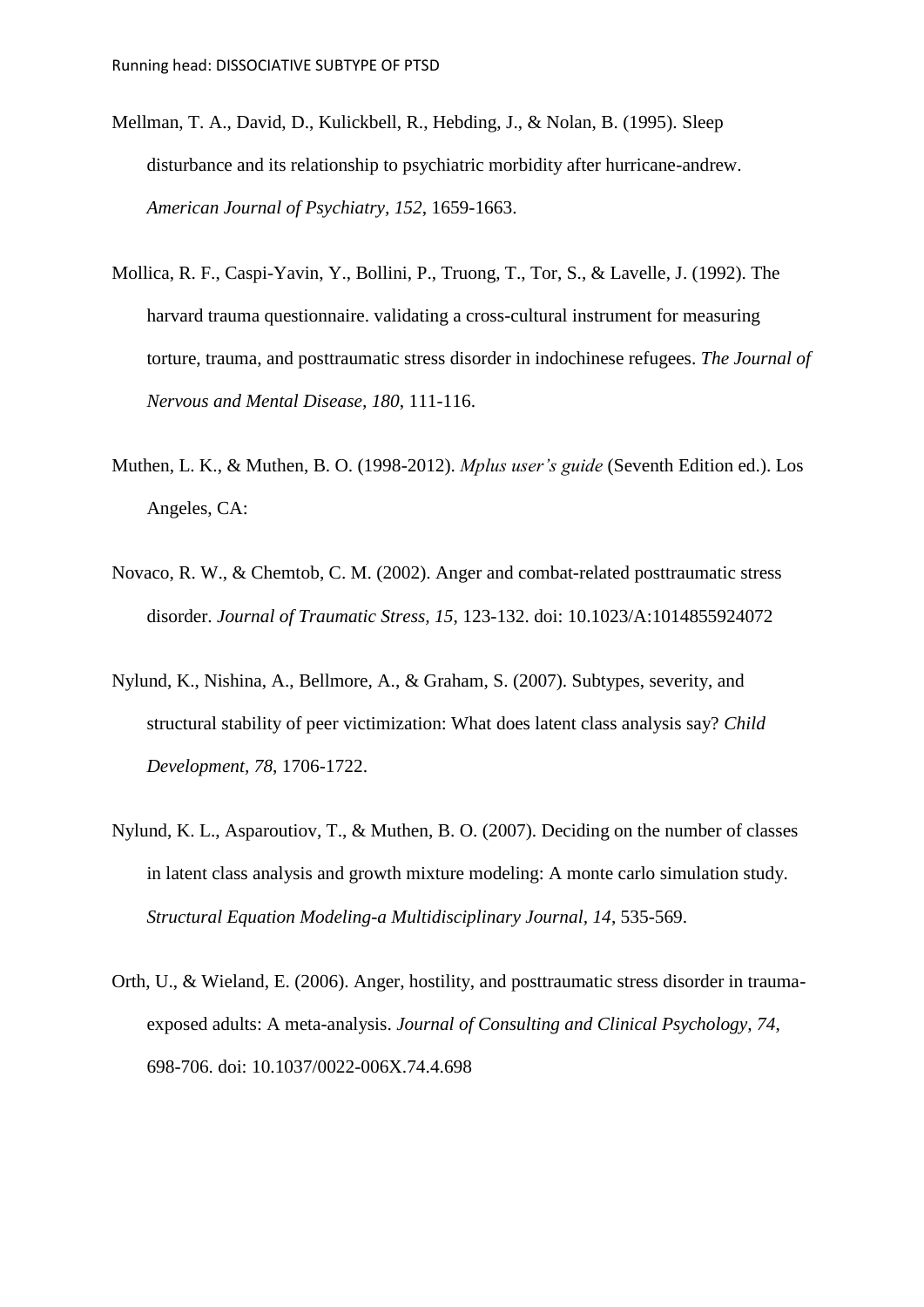- Ozer, E. J., Best, S. R., Lipsey, T. L., & Weiss, D. S. (2003). Predictors of posttraumatic stress disorder and symptoms in adults: A meta-analysis. *Psychological Bulletin, 129*, 52-73. doi: Doi 10.1037//0033-2909.129.1.52
- Putnam, F. W., Carlson, E. B., Ross, C. A., Anderson, G., Clark, P., Torem, M., . . . Braun, B. G. (1996). Patterns of dissociation in clinical and nonclinical samples. *Journal of Nervous & Mental Disease, 184*, 673-9.
- Raftery, A. E. (1995). *Bayesian model selection in social research*. In: P.V. Marsden (Ed.), Sociological Methodology. Cambridge, MA: Blackwell
- Ramaswamy, V., Desarbo, W. S., Reibstein, D. J., & Robinson, W. T. (1993). An empirical pooling approach for estimating marketing mix elasticities with PIMS data. *Marketing Science, 12*, 103-124.
- Schwartz, G. (1978). Estimating the dimensions of a model. *Annuals of Statistics, 6*, 461-464.
- Sclove, S. L. (1987). Application of model-selection criteria to some problems in multivariate-analysis. *Psychometrika, 52*, 333-343.
- Simeon, D. (2007). Relationships between dissociation and posttraumatic stress disorder. *Traumatic dissociation: Neurobiology and treatment* (pp. 77-101). Arlington, VA: American Psychiatric Publishing, Inc ; US.
- Singareddy, R. K., & Balon, R. (2002). Sleep in posttraumatic stress disorder. *Annals of Clinical Psychiatry : Official Journal of the American Academy of Clinical Psychiatrists, 14*, 183-90. doi: 10.3109/10401230209147455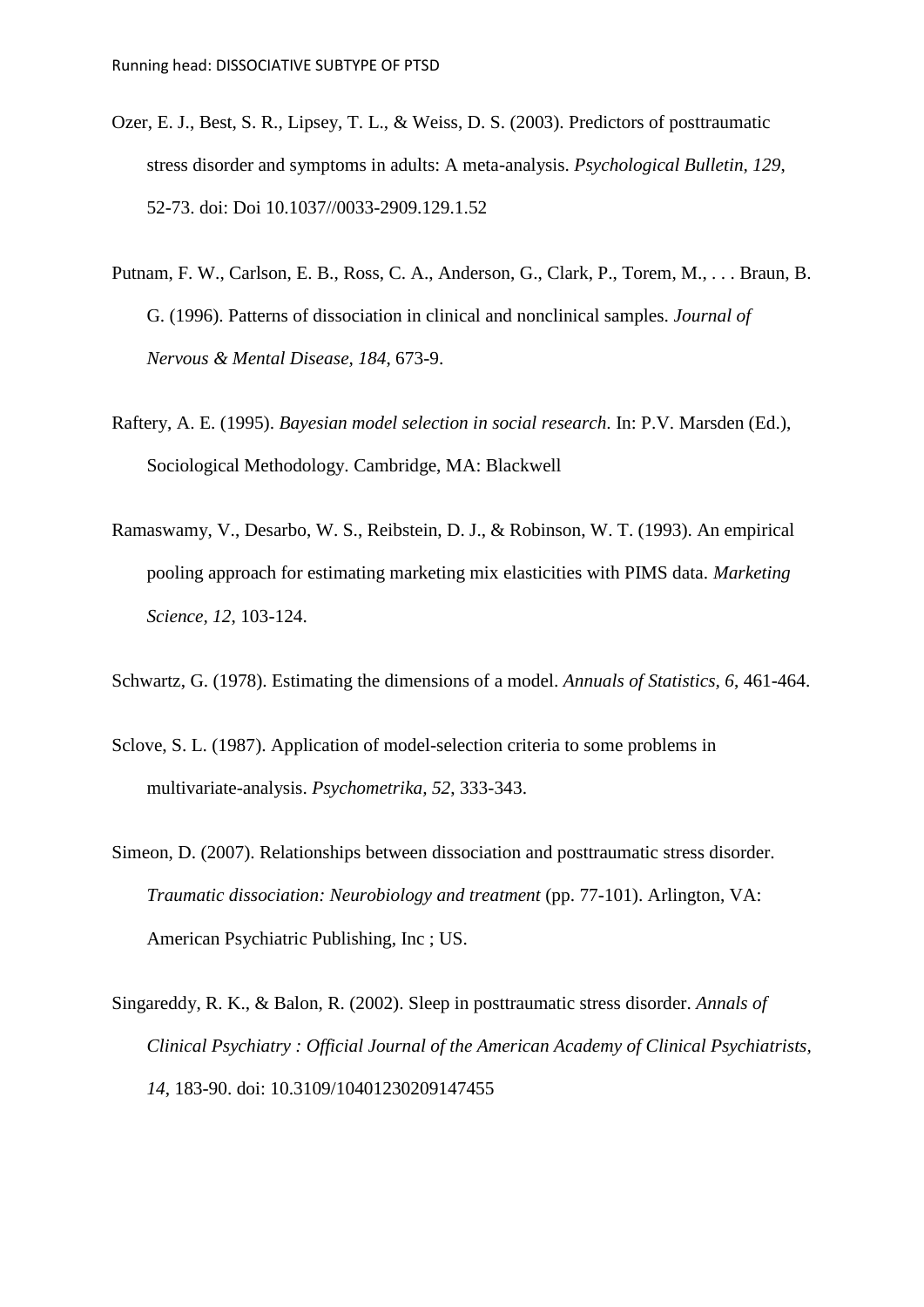- Spiegel, D., Loewenstein, R. J., Lewis-Fernandez, R., Sar, V., Simeon, D., Vermetten, E., Dell, P. F. (2011). Dissociative disorders in DSM-5. *Depression and Anxiety, 28*, E17- E45. doi: 10.1002/da.20923
- Steuwe, C., Lanius, R. A., & Frewen, P. A. (2012). Evidence for a dissociative subtype of ptsd by latent profile and confirmatory factor analyses in a civilian sample. *Depression and Anxiety, 29*, 689-700. doi: 10.1002/da.21944
- van der Hart, O., van Ochten, J. M., van Son, M. J., Steele, K., & Lensvelt-Mulders, G. (2008). Relations among peritraumatic dissociation and posttraumatic stress: A critical review. *Journal of Trauma & Dissociation, 9*, 481-505.
- van der Kloet, D., Giesbrecht, T., Lynn, S. J., Merckelbach, H., & de Zutter, A. (2012). Sleep normalization and decrease in dissociative experiences: Evaluation in an inpatient sample. *Journal of Abnormal Psychology, 121*, 140-150. doi: 10.1037/a0024781
- van der Kloet, D., Merckelbach, H., Giesbrecht, T., & Lynn, S. J. (2012). Fragmented sleep, fragmented mind: The role of sleep in dissociative symptoms. *Perspectives on Psychological Science, 7*, 159-175. doi: 10.1177/1745691612437597
- Van der Kolk, B., Blitz, R., Burr, W., Sherry, S., & Hartmann, E. (1984). Nightmares and trauma a comparison of nightmares after combat with lifelong nightmares in veterans. *American Journal of Psychiatry, 141*, 187-190.
- Van Ommeren, M., Sharma, B., Komproe, I., Poudyal, B. N., Sharma, G. K., Cardena, E., & De Jong, J. T. V. M. (2001). Trauma and loss as determinants of medically unexplained epidemic illness in a bhutanese refugee camp. *Psychological Medicine, 31*, 1259-1267. doi: 10.1017/S0033291701004470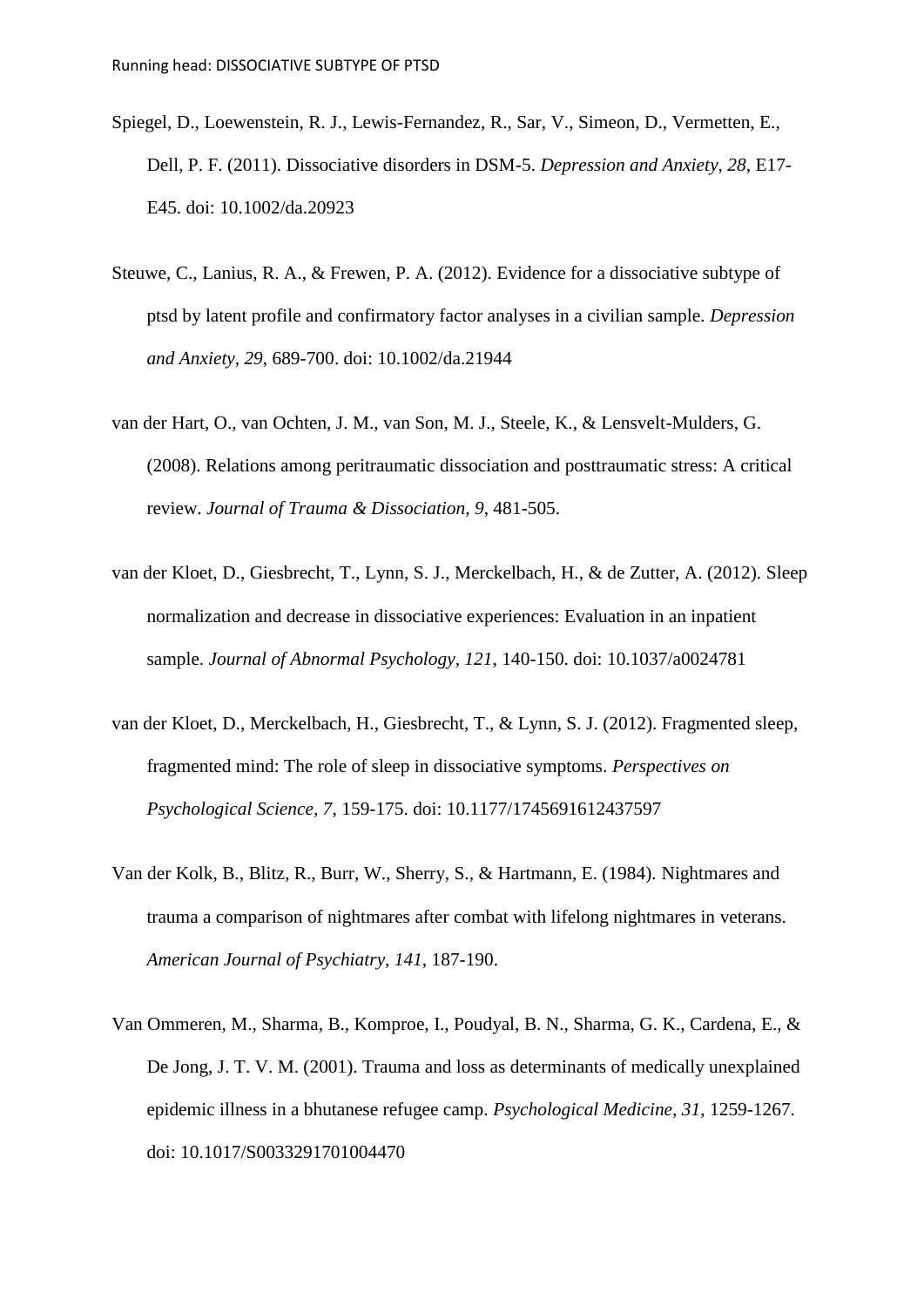- Waelde, L. C., Silvern, L., & Fairbank, J. A. (2005). A taxometric investigation of dissociation in Vietnam Veterans. *Journal of Traumatic Stress, 18*, 359-69. doi: 10.1002/jts.20034
- Wolf, E. J., Miller, M. W., Reardon, A. F., Ryabchenko, K. A., Castillo, D., & Freund, R. (in press). A latent class analysis of dissociation and PTSD: Evidence for a dissociative subtype. *Archives of General Psychiatry,*
- Wolf, E. J., Lunney, C. A., Miller, M. W., Resick, P. A., Friedman, M. J., & Schnurr, P. P. (2012). The dissociative subtype of PTSD: A replication and extension. *Depression and Anxiety, 29*, 679-688. doi: 10.1002/da.21946
- Wolf, E. J., Miller, M. W., Reardon, A. F., Ryabchenko, K. A., Castillo, D., & Freund, R. (2012). A latent class analysis of dissociation and posttraumatic stress disorder evidence for a dissociative subtype. *Archives of General Psychiatry, 69*, 698-705.
- Yang, C. C. (2006). Evaluating latent class analysis models in qualitative phenotype identification. *Computational Statistics & Data Analysis, 50*, 1090-1104. doi: 10.1016/J.Csda.2004.11.004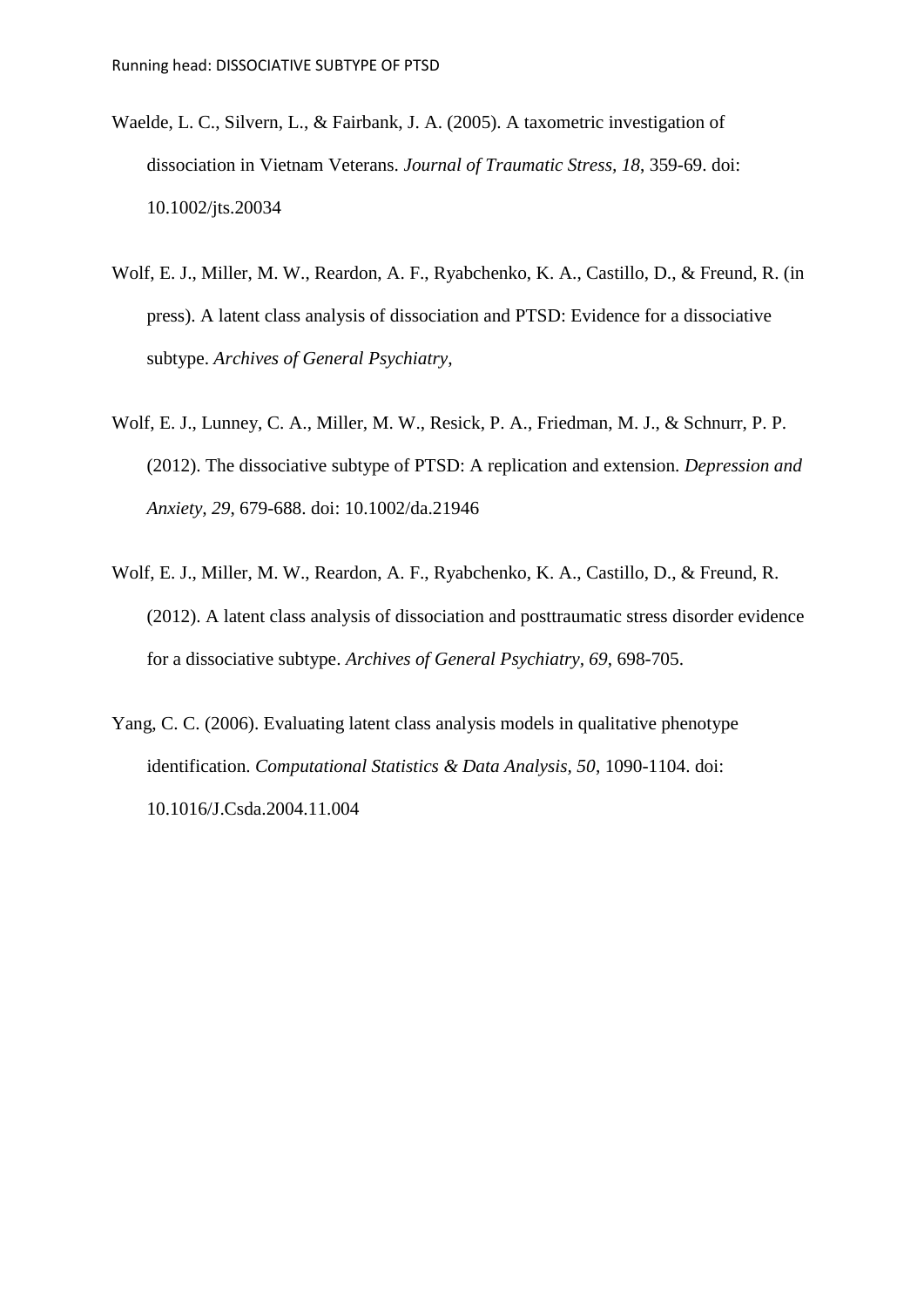## Figure 1.

*Four-class Latent Profile Plot of PTSD and Dissociative Indicators*.



PTSD / Dissociative Items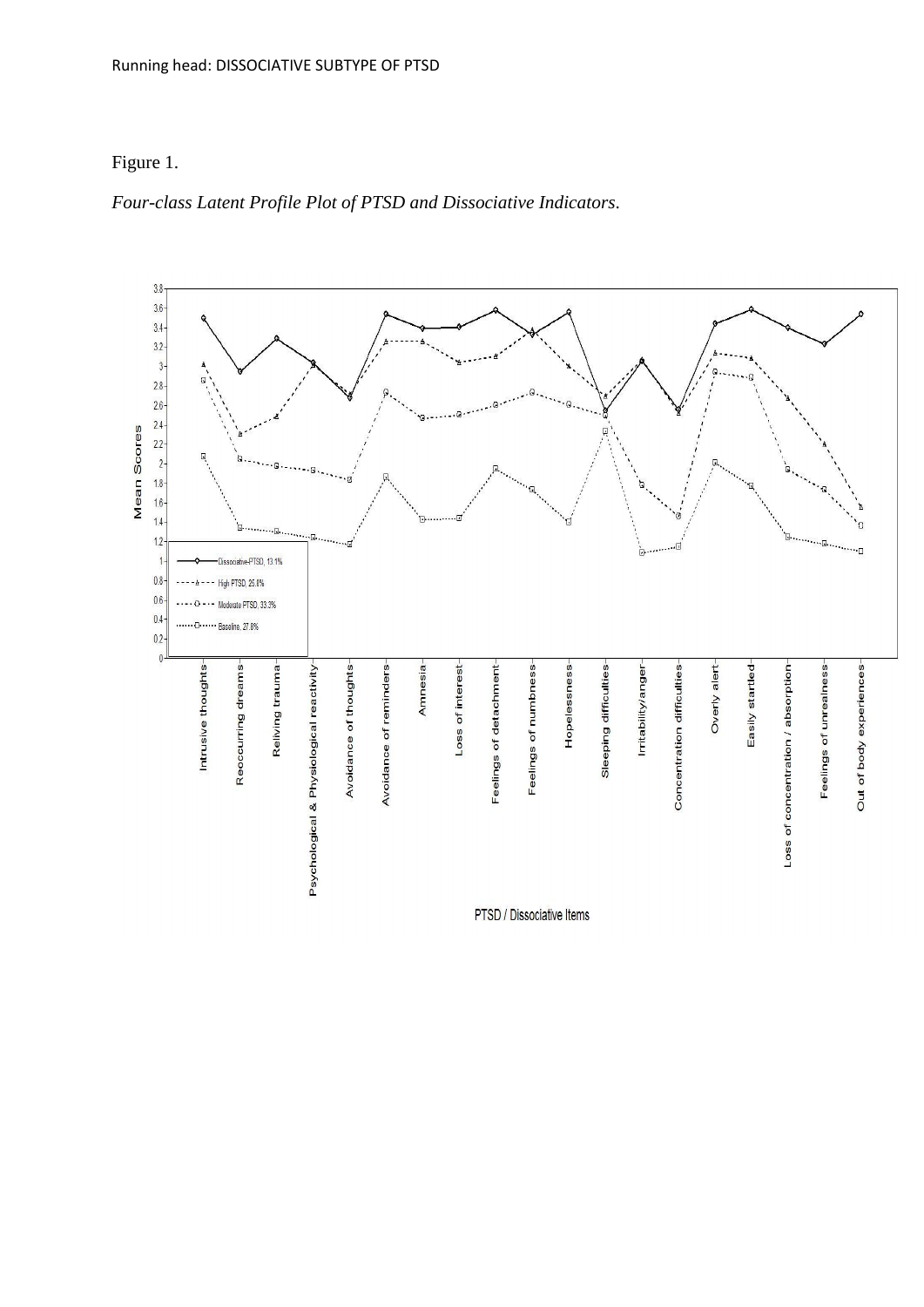### Table 1.

|    | <b>AIC</b> | <b>BIC</b> | ssBIC     | Entropy | BSLRT(p) |
|----|------------|------------|-----------|---------|----------|
| 2C | 15418.574  | 15635.854  | 15451.896 | 0.941   | 1750.233 |
|    |            |            |           |         | 0.000    |
| 3C | 14989.318  | 15281.522  | 15034.131 | 0.911   | 469.256  |
|    |            |            |           |         | 0.000    |
| 4C | 14797.587  | 15164.715  | 14853.890 | 0.906   | 231.732  |
|    |            |            |           |         | 0.000    |
| 5C | 14740.724  | 15182.776  | 14808.517 | 0.911   | 96.863   |
|    |            |            |           |         | 0.000    |
| 6C | 14685.698  | 15202.674  | 14764.981 | 0.905   | 95.125   |
|    |            |            |           |         | 0.000    |

## *Fit of Competing 2-6 Class Models*

Note. AIC = Akaike information criterion; BIC = Bayesian Information Criterion; SSABIC = sample size adjusted Bayesian Information Criterion; BSLRT  $(p) = 2$  times the Loglikelihood difference and associated *p* value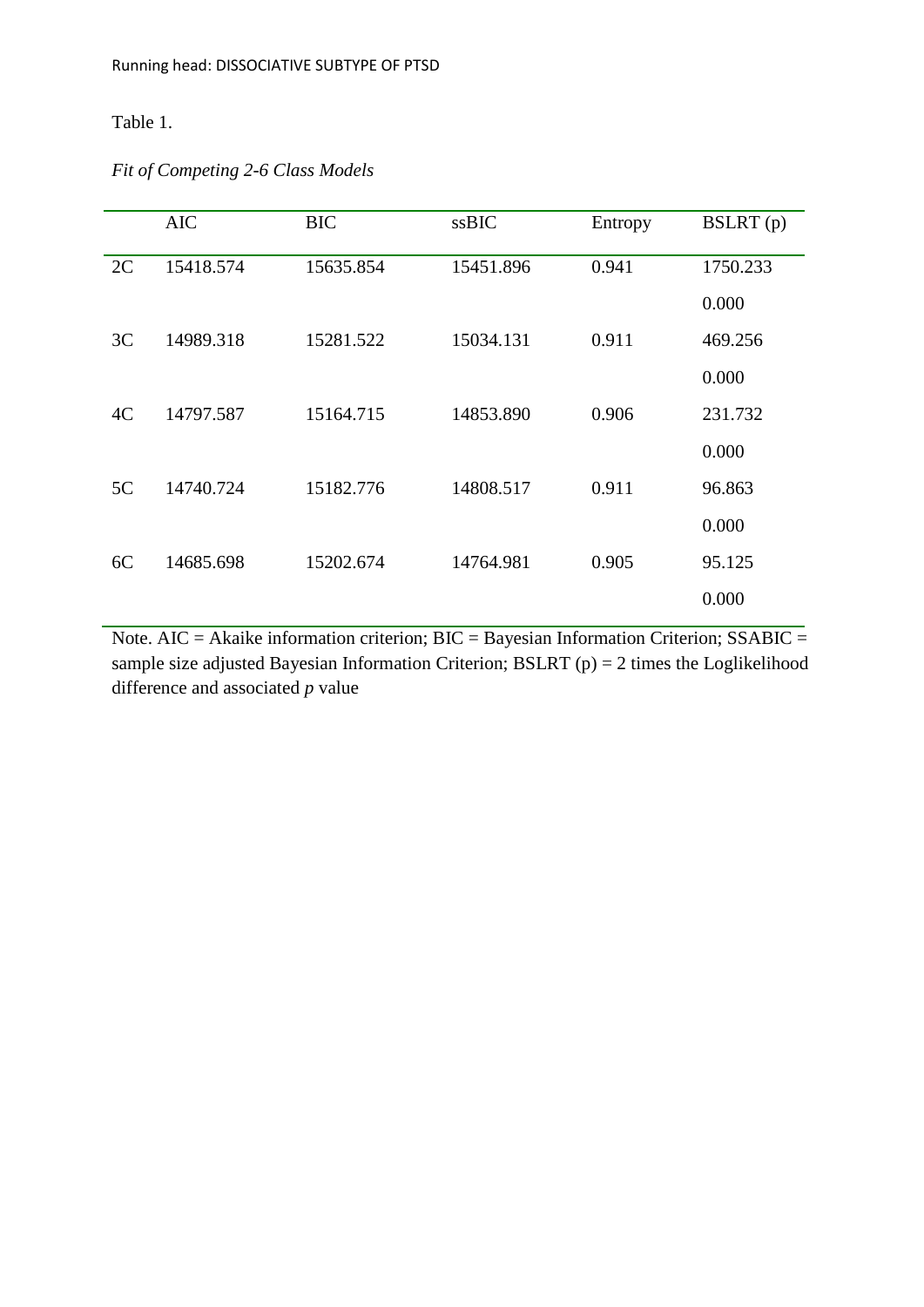| Indicator Mean Score / Latent | Dissociative-PTSD (13.1%) | <b>High PTSD</b> | Moderate PTSD | Baseline |
|-------------------------------|---------------------------|------------------|---------------|----------|
| Class                         |                           | $(25.8\%)$       | (33.3%)       | (27.8%)  |
|                               | M (diff with high PTSD if |                  |               |          |
|                               | exceeds .05)              |                  |               |          |
|                               |                           |                  |               |          |
| <b>Intrusive Thoughts</b>     | 3.497                     | 3.021            | 2.856         | 0.384    |
|                               |                           |                  |               |          |
|                               |                           |                  |               |          |
| <b>Recurring Dreams</b>       | (0.639)<br>2.948          | 2.309            | 2.045         | 0.518    |
|                               |                           |                  |               |          |
|                               |                           |                  |               |          |
|                               |                           |                  |               |          |
| Reliving Trauma               | (0.800)<br>3.284          | 2.484            | 1.972         | 0.719    |
|                               |                           |                  |               |          |
|                               |                           |                  |               |          |
|                               |                           |                  |               |          |
| Psychological/physiological   | 3.039                     | 3.016            | 1.932         | 0.518    |
| Reactivity                    |                           |                  |               |          |
|                               |                           |                  |               |          |
|                               |                           |                  |               |          |
| Avoidance of thoughts         | 2.674                     | 2.715            | 1.835         | 0.585    |
|                               |                           |                  |               |          |
|                               |                           |                  |               |          |
|                               |                           |                  |               |          |
| Avoidance of reminders        | 3.536                     | 3.258            | 2.733         | 0.731    |
|                               |                           |                  |               |          |
|                               |                           |                  |               |          |
|                               |                           |                  |               |          |
| Amnesia                       | 3.388                     | 3.260            | 2.464         | 0.456    |
|                               |                           |                  |               |          |
|                               |                           |                  |               |          |
| Loss of interest              | 3.404                     | 3.040            | 2.502         | 0.846    |
|                               |                           |                  |               |          |
|                               |                           |                  |               |          |
|                               |                           |                  |               |          |
| Feelings of detachment        | 3.581                     | 3.104            | 2.595         | 0.661    |
|                               |                           |                  |               |          |

## Table 2. *Latent class indicator items mean scores across latent classes*